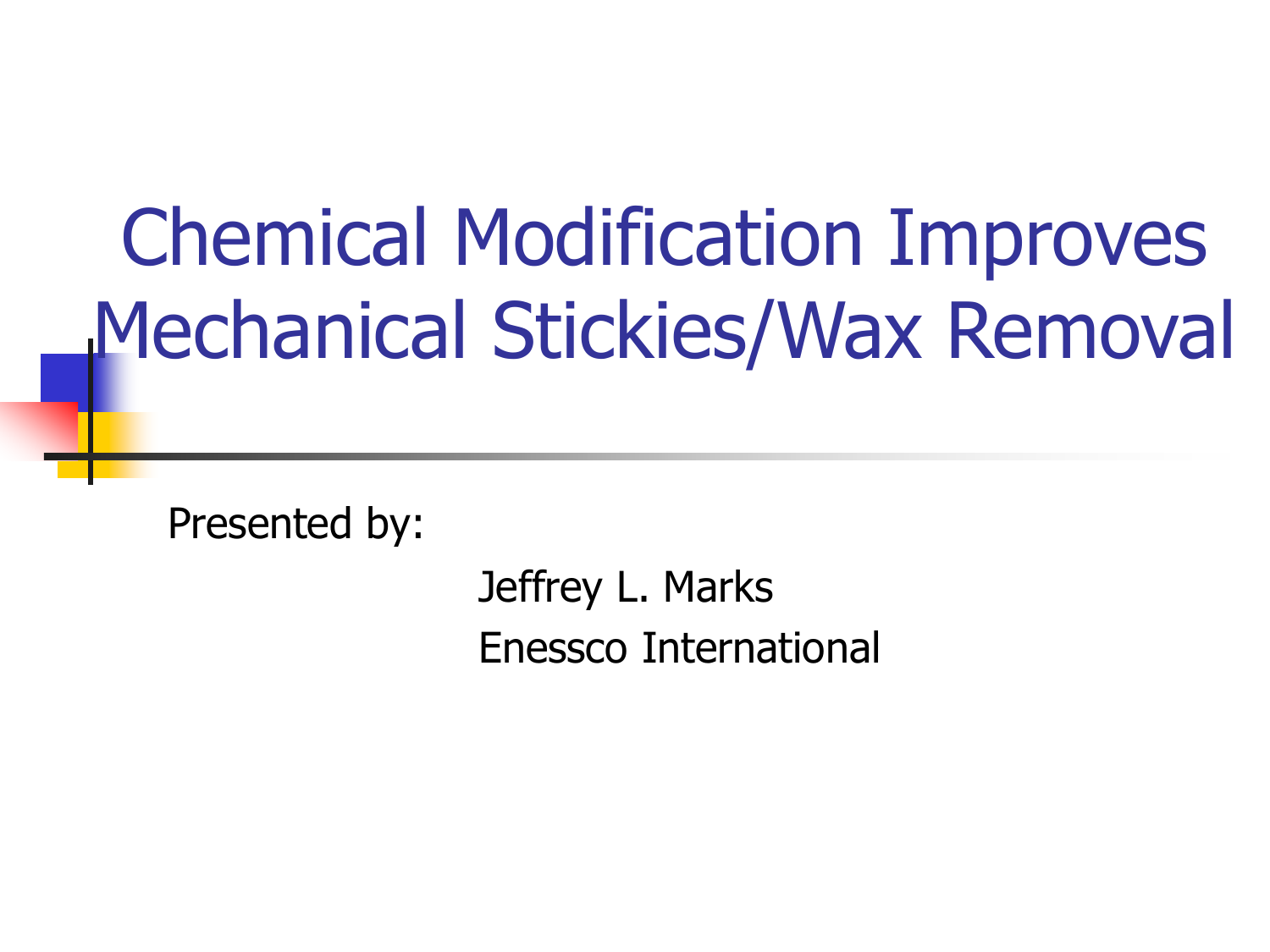# Discussion Agenda

- What are the Cost of Stickies?
- **ENESSCO S 1000 Technical Review** 
	- **Mechanism & Benenfits**
	- **Reference Case Studies**
- **Mill Application** 
	- **Trial Approach**
	- **Expected Benefits**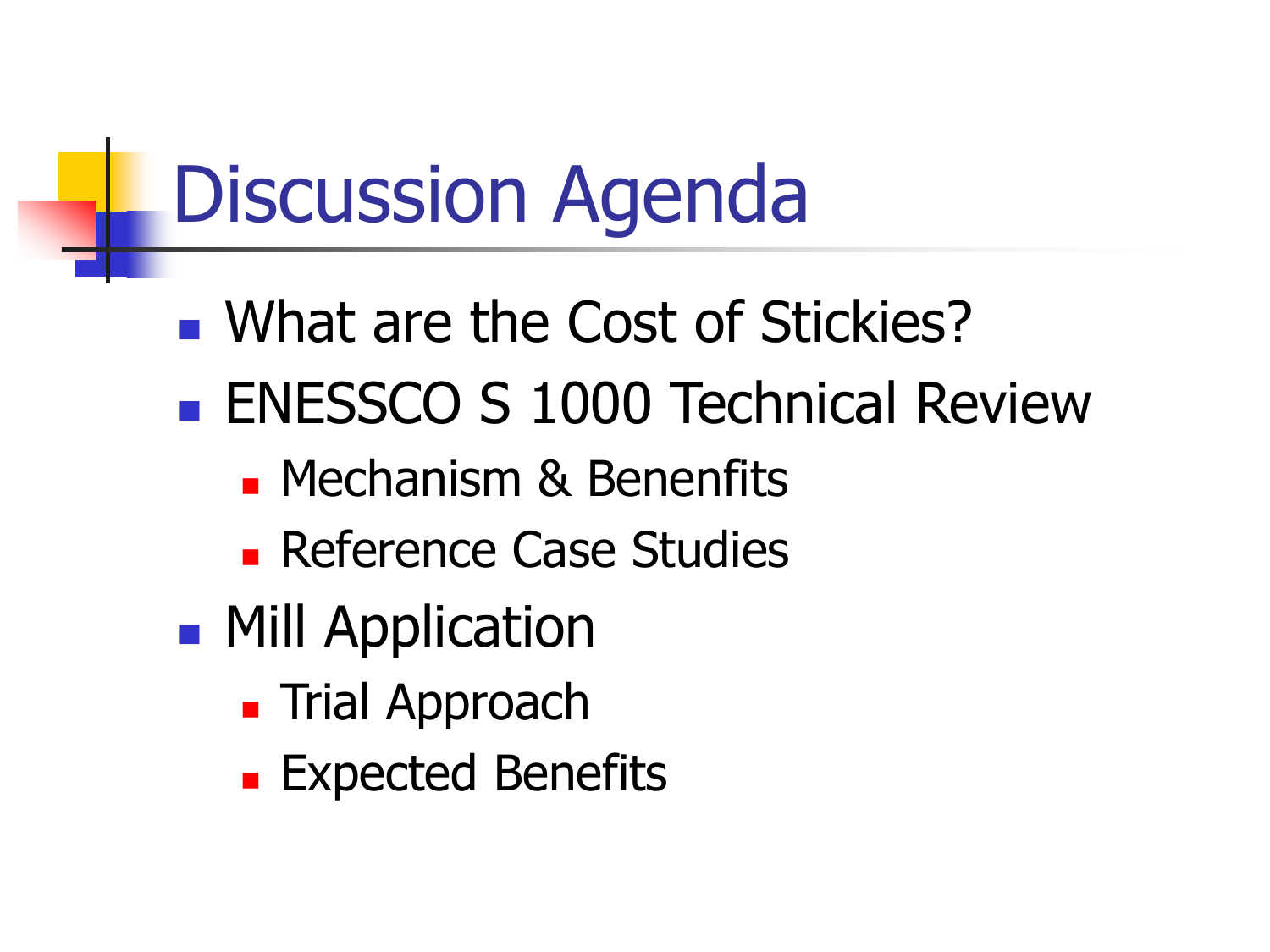### **Lost Production due to Stickies Deposition**

- **Including Matrix Deposits of Stickies, Wax, Pitch,** Coatings, etc.
- **Deposits: Headbox, Forming Fabric, Press Felts,** Dryer Section, Rolls, Converting, etc.

### Cost = Sheet Breaks, Downtime & Cleaning Chemicals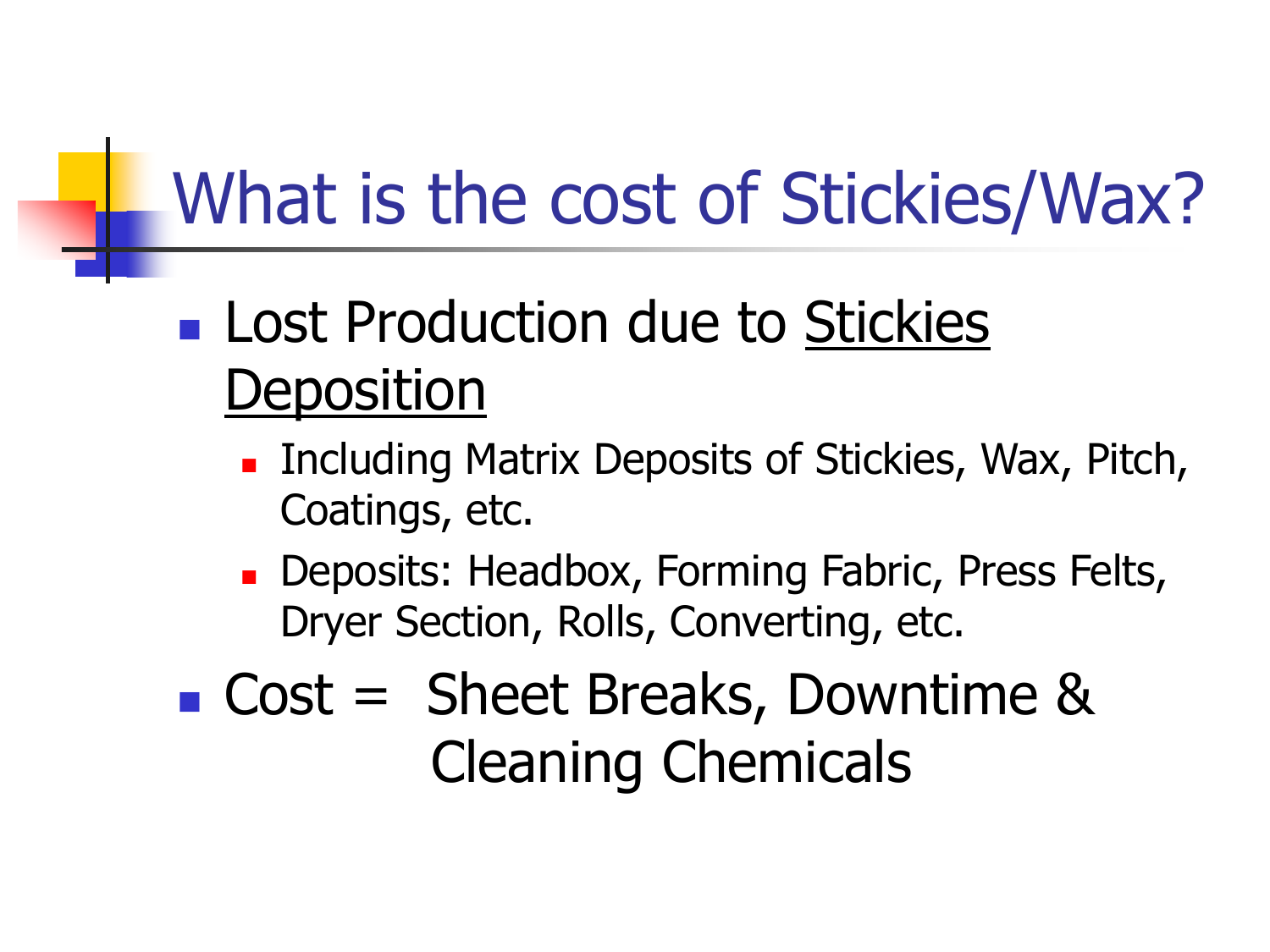- **Lost Production due to Poor Sheet Quality** 
	- **Number Canades: Light Spots, Holes, High Light** Stickies/Dirt Counts
	- **Brown Grades: High Wax/Stickies Counts, Wax** Migration to Top Ply, < Strength
- $\blacksquare$  Cost = Downgrades, Culls, + Process Adjustments (Grade Changes, DLK & Virgin Fiber Substitution, < Speeds)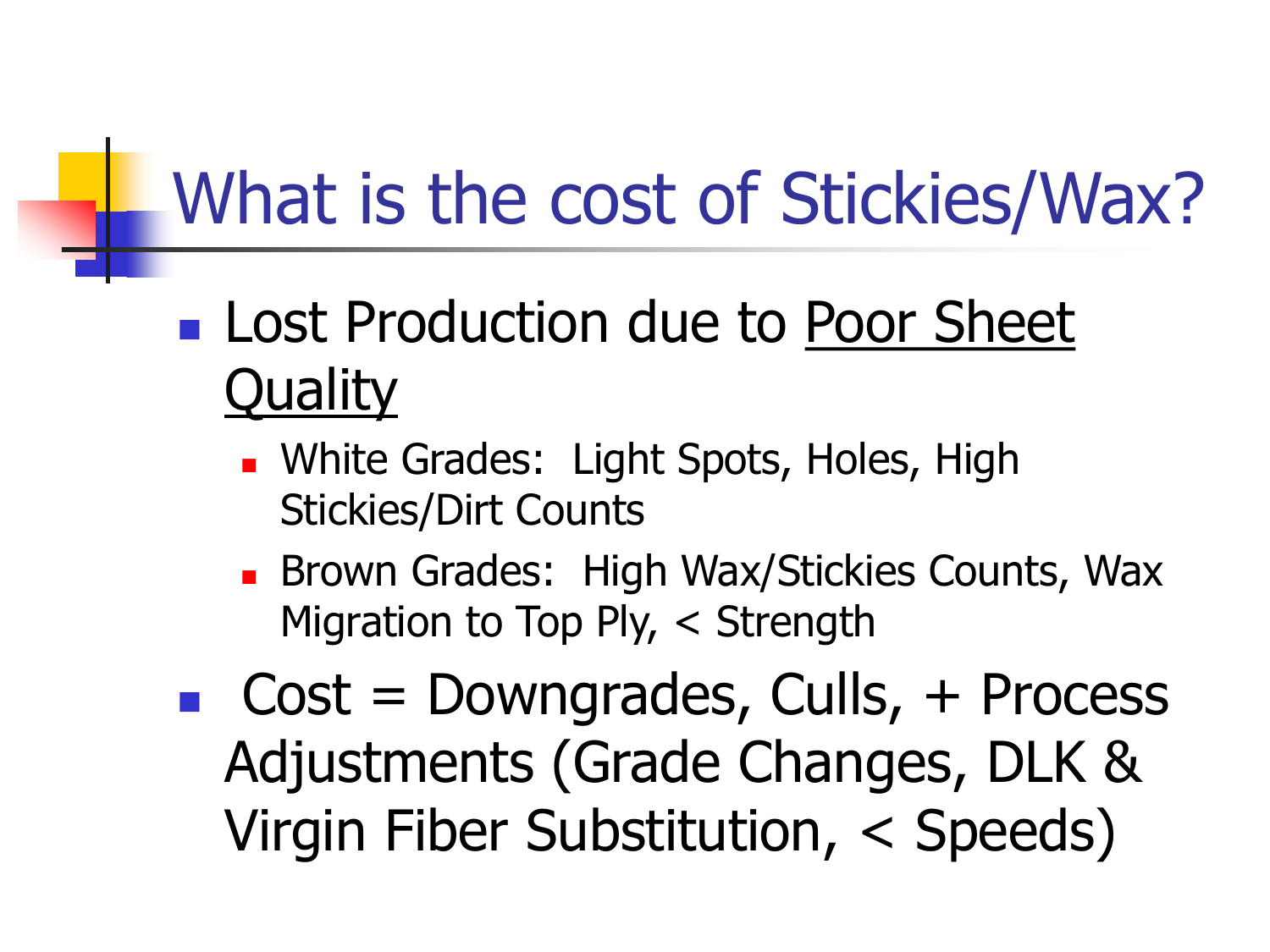#### **Fiber Loss**

- **Stock Preparation Screening and Cleaning** Reject Rate decisions made to promote "acceptable yield" economics.
	- Small Screen Slots to remove smaller particles
	- **Reject Rates, Flow modifications, etc.**
- **Inherent nature of Stickies/Wax is to be** inter-wound with fiber
- $\blacksquare$  Cost = Fiber, Disposal, Equipment + Impact on Production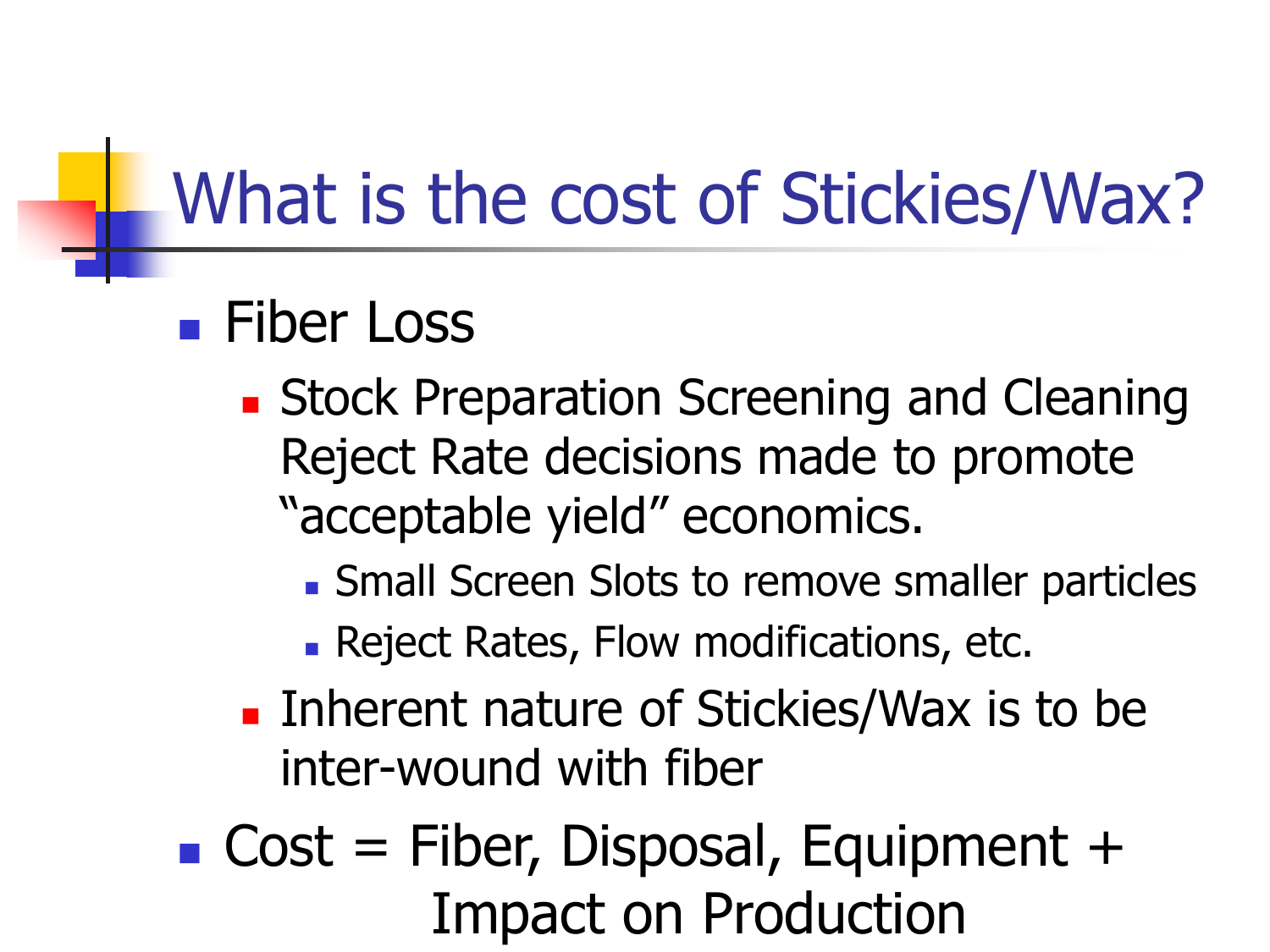- **Lost Production due to Non-Optimized** Production Processes
- What if:
	- **No wax/stickies deposited: HB, forming fabrics,** press felts, dryer fabrics, rolls?
	- **Stickies/wax not available to negatively impact** Sheet Parameters such as Strength, Appearance, Drainage, Sheet Consolidation, Slide Angle?

**Result: Increased 1st Quality Production**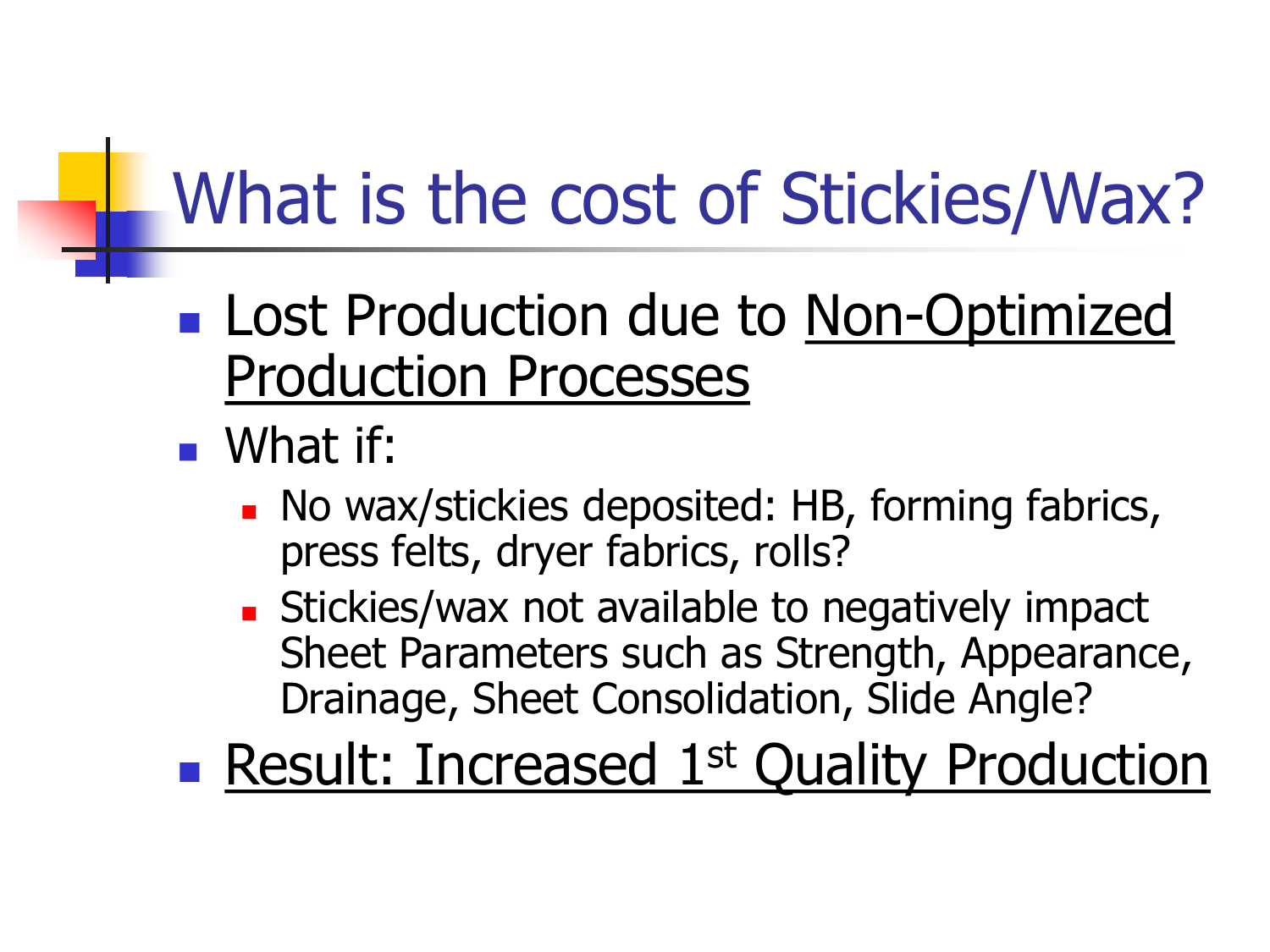## Achieving More "Virgin Like" Recycled Fiber

- **Product:** 
	- 3rd Generation: ENESSCO S 1000 Chemical Modification
	- Synergistic, Patented Blend of Anionic Surfactants & Inorganic Salts
- **Used to Maximize Stickies, Wax,** Hydrophobic Contaminant Removal in Recycle Fiber Systems.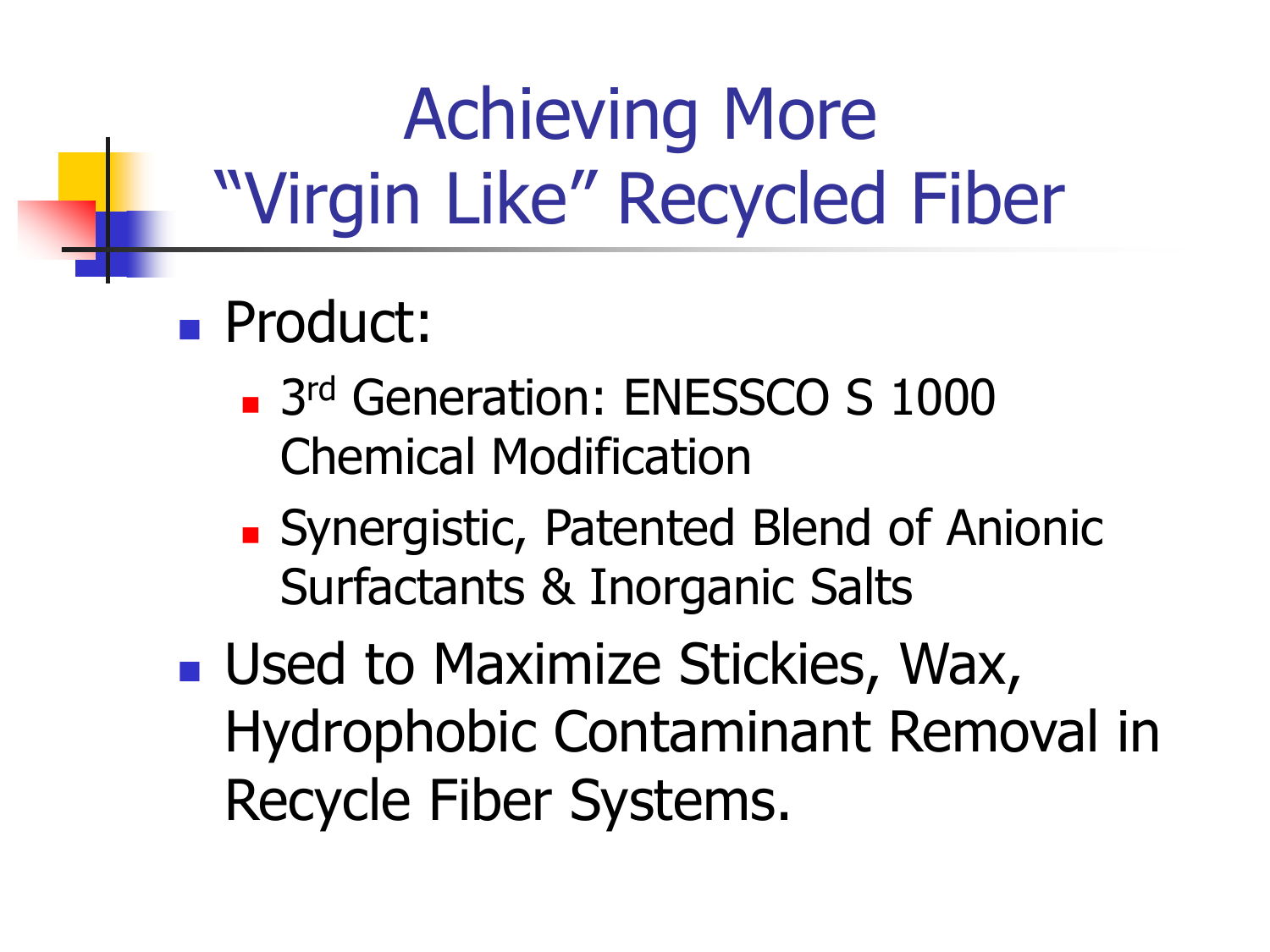# ENESSCO S 1000

- **Product Fed to Recycle Fiber Repulper**
- Dosage:  $0.80 1.00$  Dry LB/Pulper OCC Ton
- **Application Methods** 
	- Dry-batch addition, Liquid-pump feed
- **Equipment** 
	- **Standard chemical gear pump for LQ bulk** application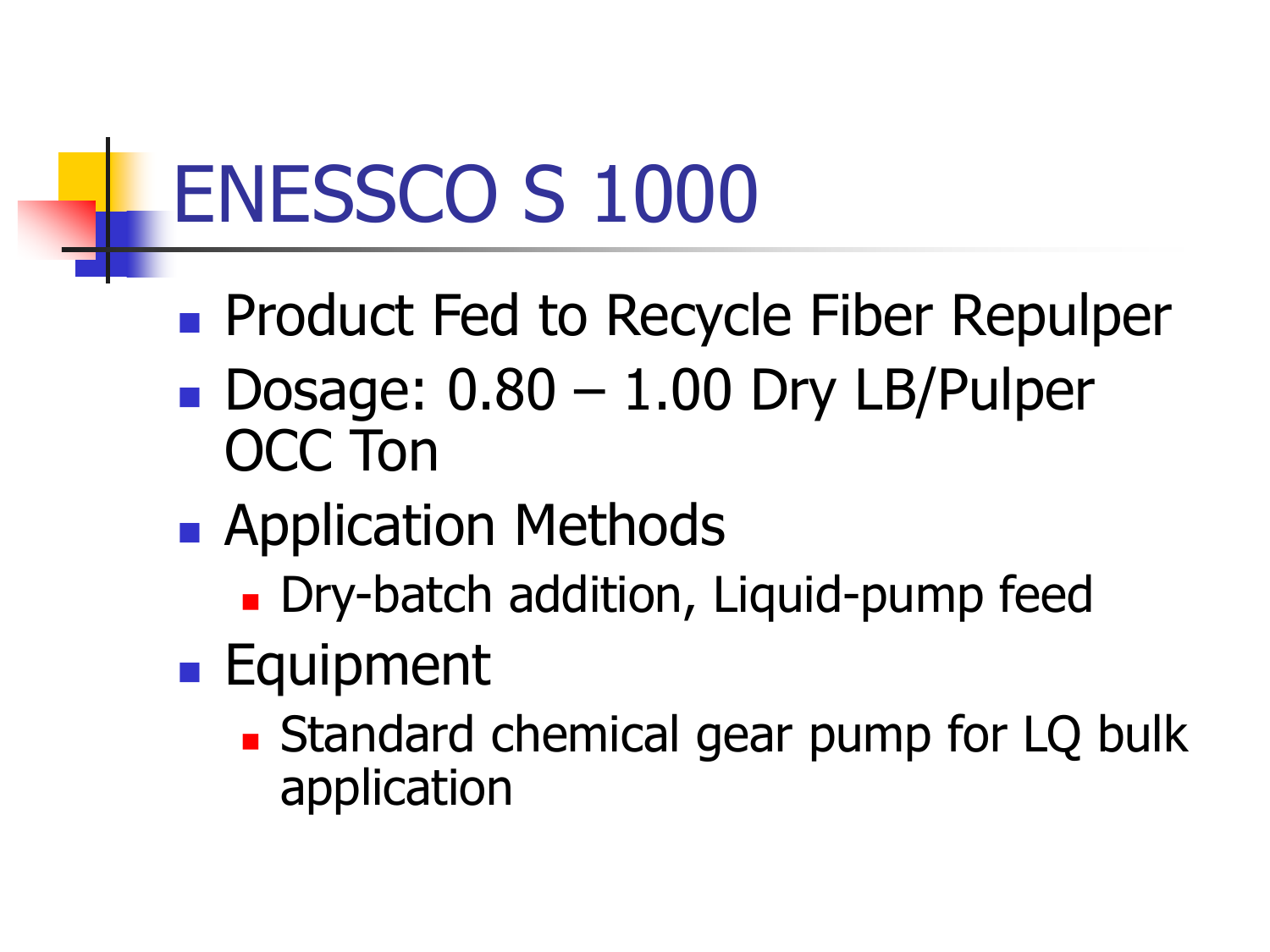# Treatment Philosophy

#### **Competition**

- **Nask stickies/wax** problems by trying to render stickies to be non-tacky
- **Reduce stickies size**
- "Band-Aid Approach"

#### **ENESSCO**

- **Eliminates stickies** problems, while actually improving profitability
- **Production & Quality** Enhancer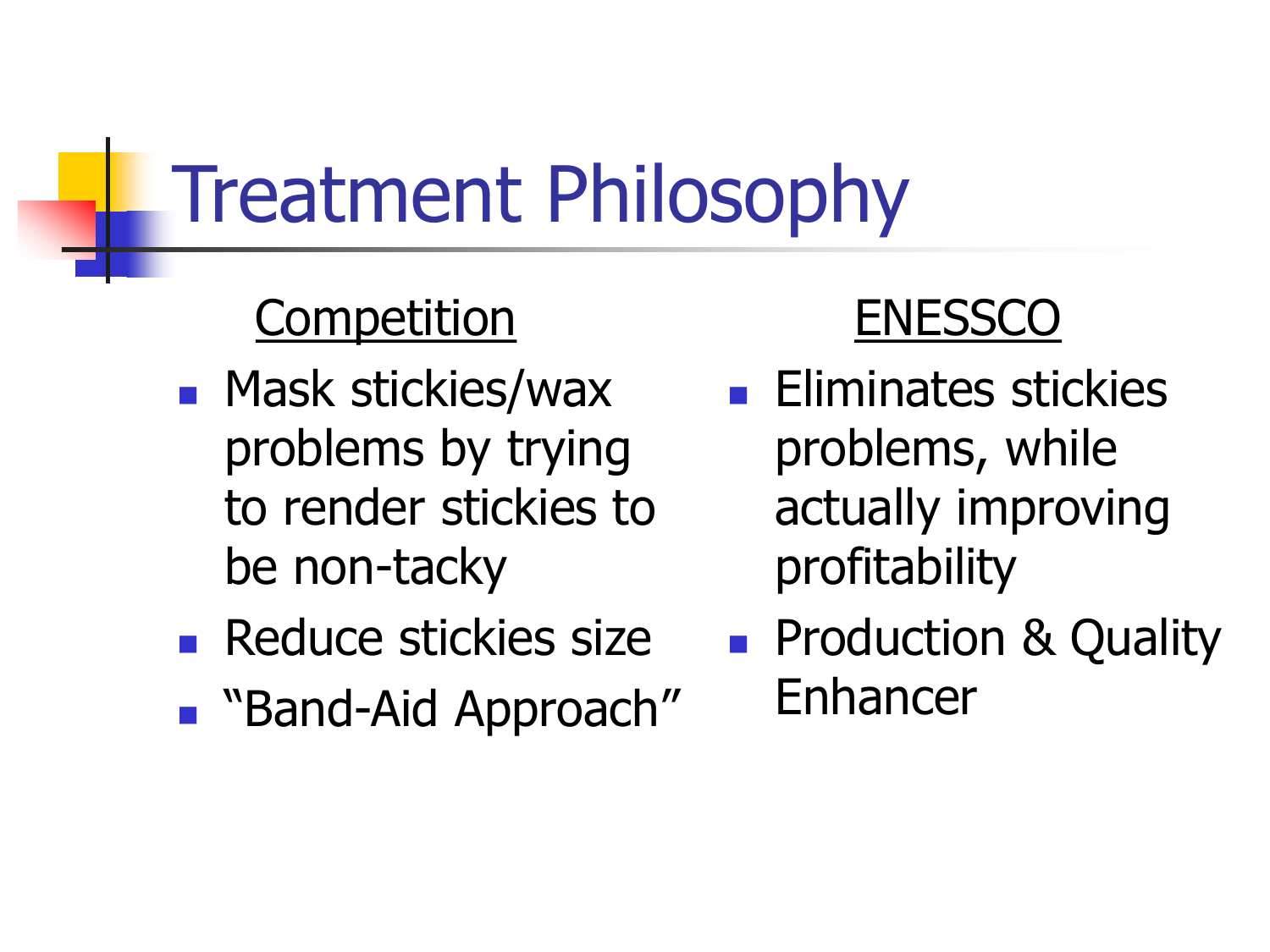# Application Concept

- **Product designed to More Efficiently Liberate** Stickies/Wax/Ink from the Fiber Substrate
- **Designed to Rigidify and keep contaminants** in as **Large a Size as Possible** for Maximum Removal
- **This mechanism avoids fiber/stickies bundles** and avoids reducing contaminant size.
- Screening and Cleaning equipment can easily identify & reject contaminants, while accepting valuable fiber.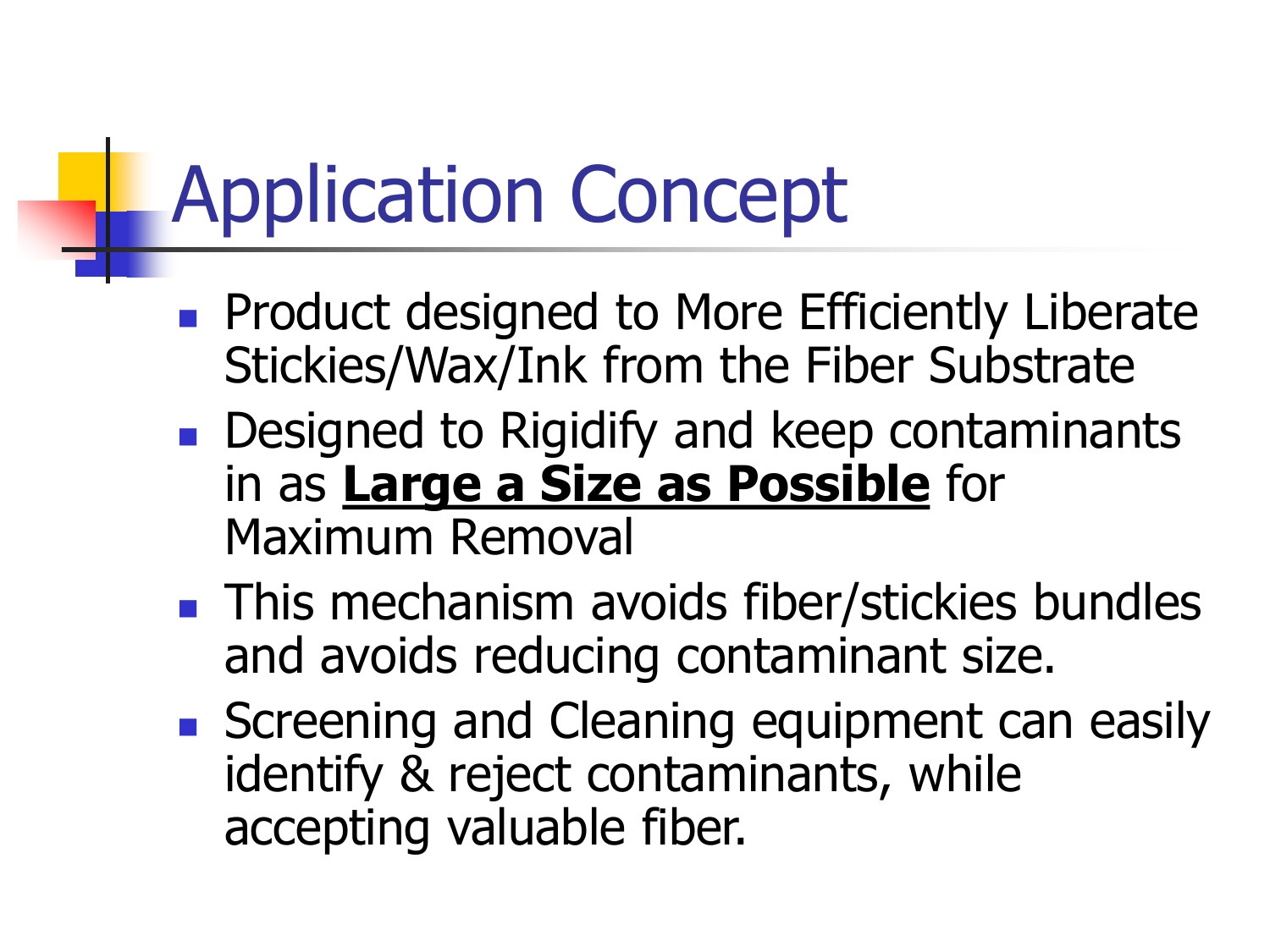# Application Concept

- Additional Mechanism attaches entrained air bubble to hydrophobic contaminants
	- **This promotes maximum removal in** lightweight removal equipment & water clarification.
	- **Characteristic surface foam is seen in** cleaner rejects, but entrained air is lower.
- **Micro-Stickies are coated & pacified.**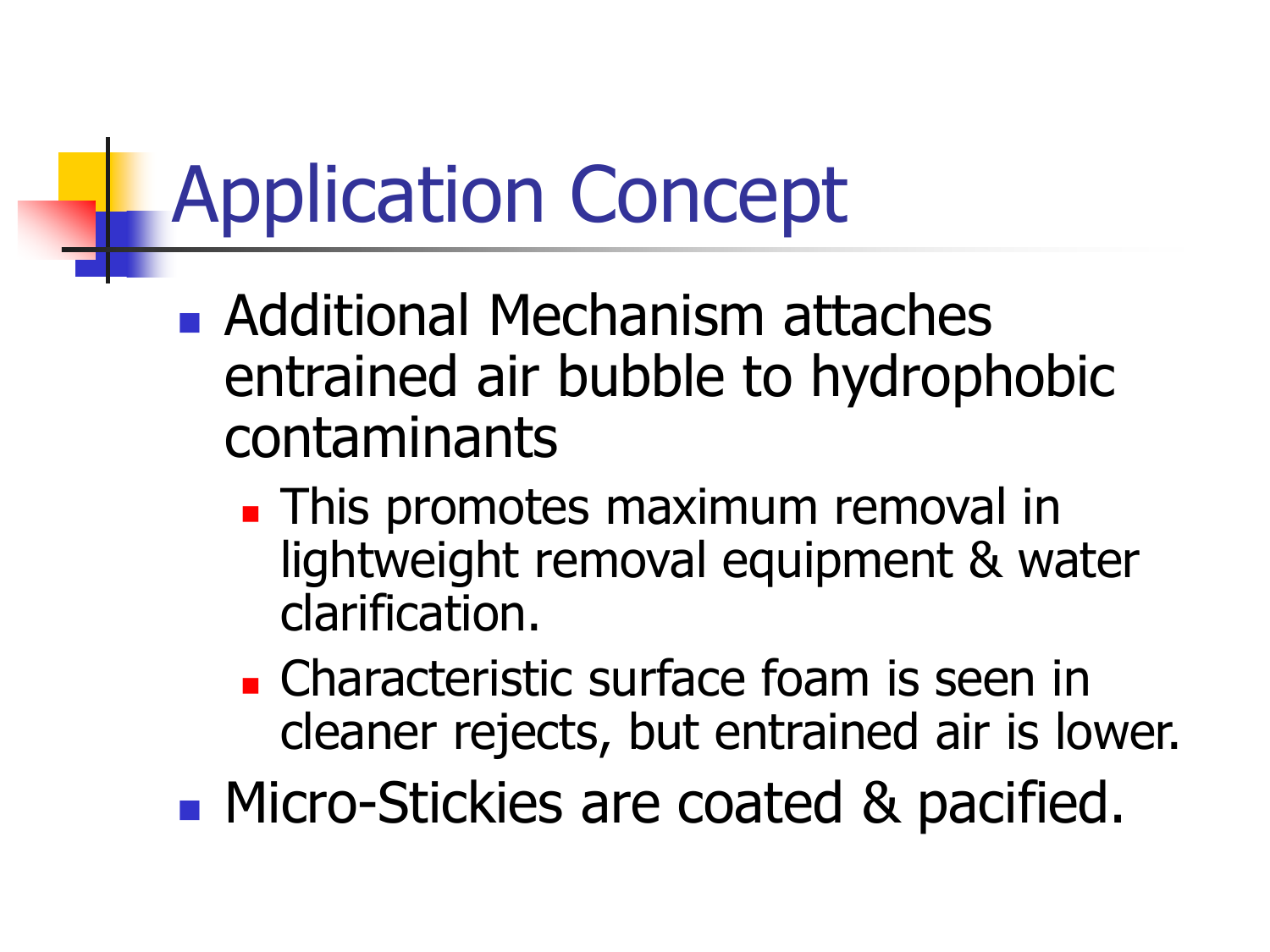# Contaminant Removal

### **PRIMARY MECHANISMS**

- 1. Liberate Wax/Stickies from Fiber Substrate
- 2. Stabilize Wax/Stickies as Large Particles
- 3. Rigidify Wax/Stickies for Max. Removal

### **PRIMARY RESULTS**

- 2-3 Fold Increase In Screening Rejects
- 2-6 Fold Increase In Lightweight Removal (Lightweight Cleaners, Gyro-Cleans, DAF Clarification)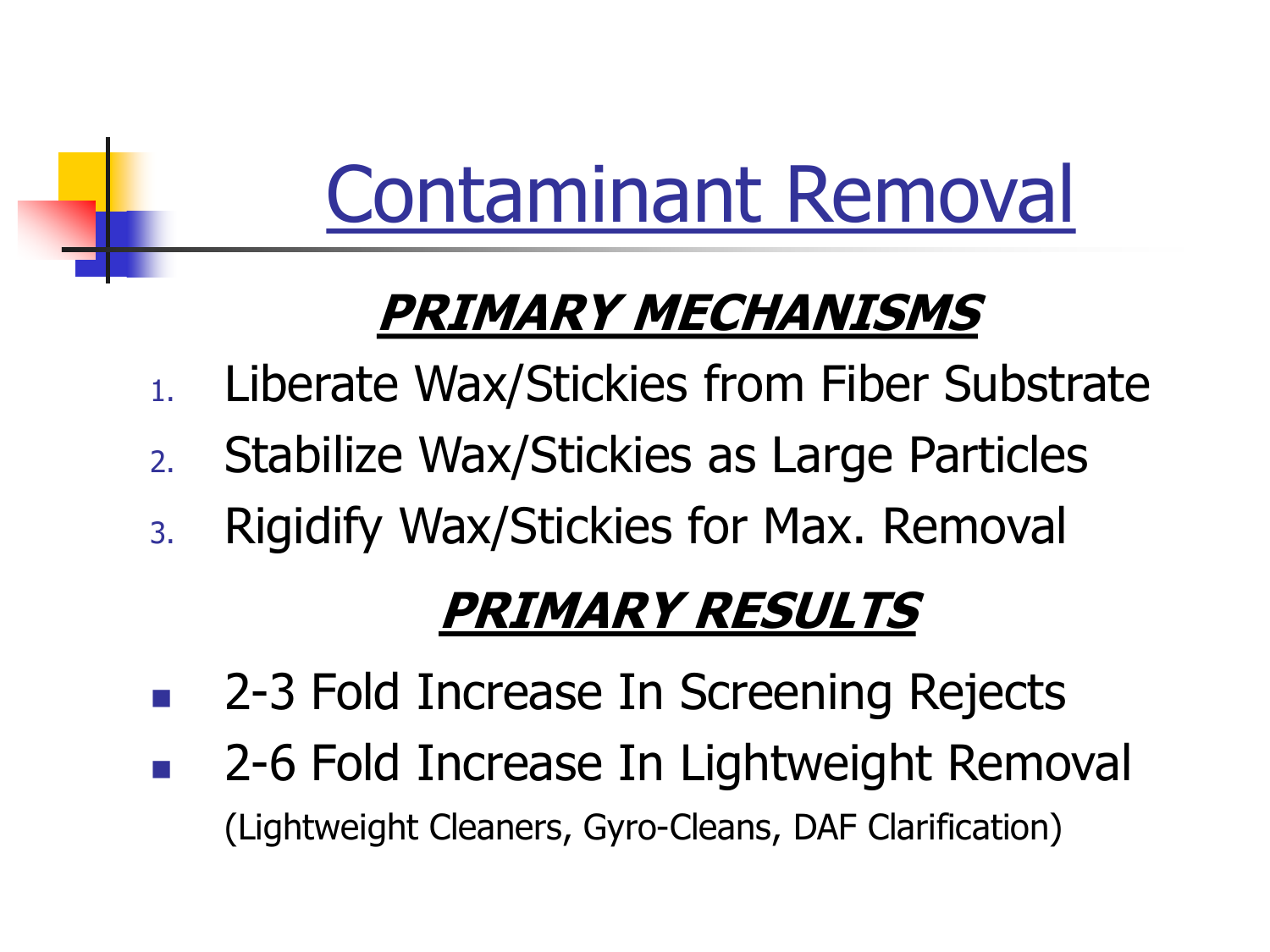## The Benefits of Greatly Reduced Wax & Stickies

#### **System**

- Yield Increase
	- **Reduced Fiber Loss**
- **EXA** Higher Quality Pulp
	- **Lower Stickies Count**
	- **Less Micro-Stickies**
	- $\blacksquare$  Substantially  $\lt$  Wax
- $\triangleright$  Higher Quality White-Water
	- **Lower Chemical Use**

#### Machine

- $\triangleright$  Production up 3-8%
	- **Less Breaks, > Speed**
	- **Higher Strength, CD** Sheet Uniformity
- Cleaner HB, Foils, Rolls, and Fabrics
- Chemical Reduction
	- **Cleaning Chemicals**
	- Control Chemicals
	- AntiSkid, Defoamer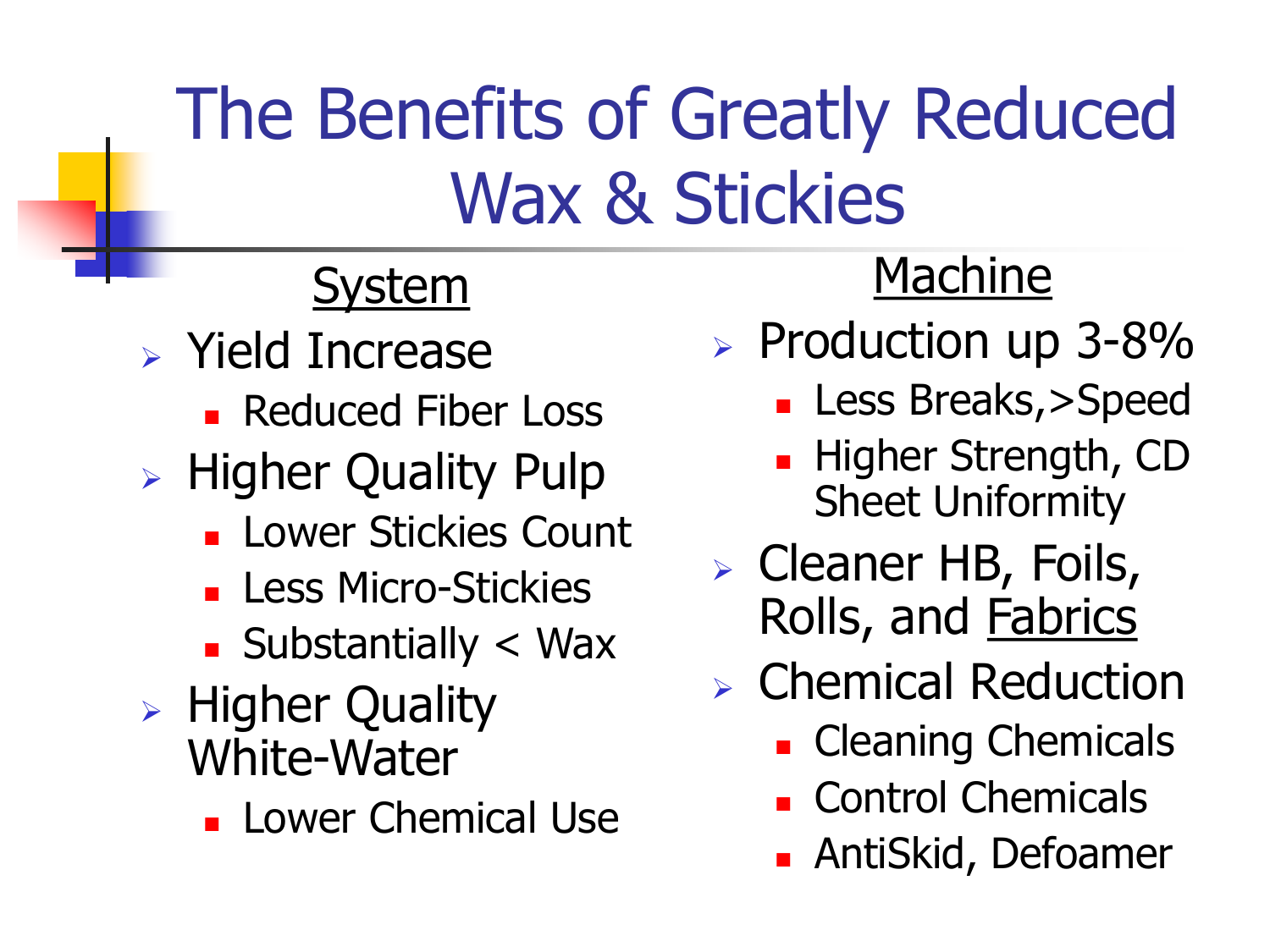# Competitive Approaches

#### **STOCK TREATMENT**

- POLYMER
	- Detac
	- DiMDAC
	- $\blacksquare$  P.E.I.
- Enzymes
- Talc
- Diatomatious Earth
- Dispersants & **Surfactants**

### PAPER MACHINE

- **Retention Aid**
- **Nire Passivation**
- **Felt Treatment** 
	- **Solvent, Caustic,** and/or Acid Wash
	- **Blends with Disp. & Surfactants**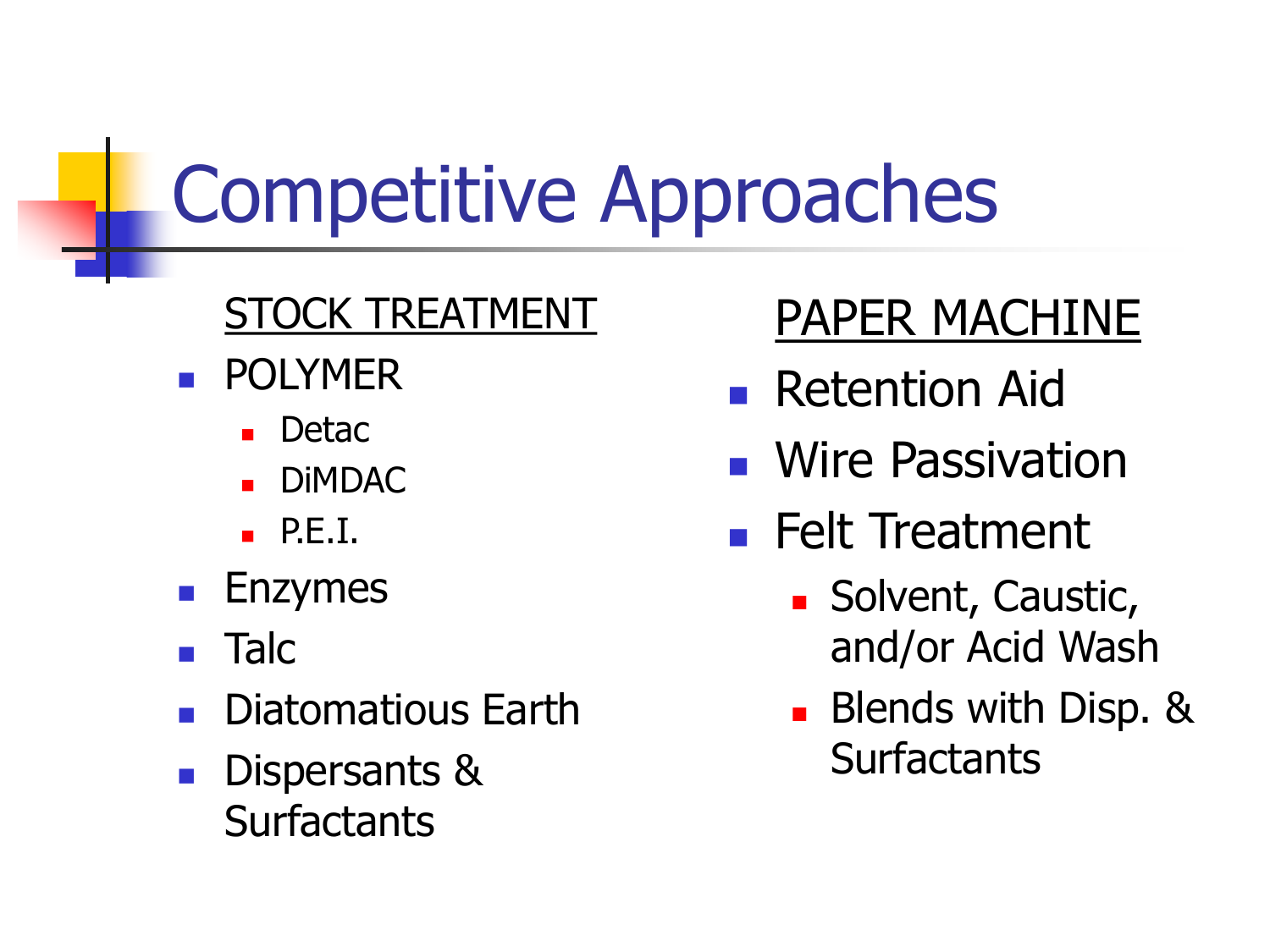REFERENCE CASE STUDY #1: Midwest - Corrugating Medium

- Fourdrinear(2)-  $18#$  to  $40#$ ,  $100\%$  OCC
- 100% Closed Water System
- **ENESSCO Goals:** 
	- **Reduce Cost of Chemical For Wax Control**
	- **Increase Quality Production**
	- **Reduce Downgraded/Culled Production**
	- **Reduce Stickies & Wax Deposition**
	- **Reduce Splices at the Rewinder**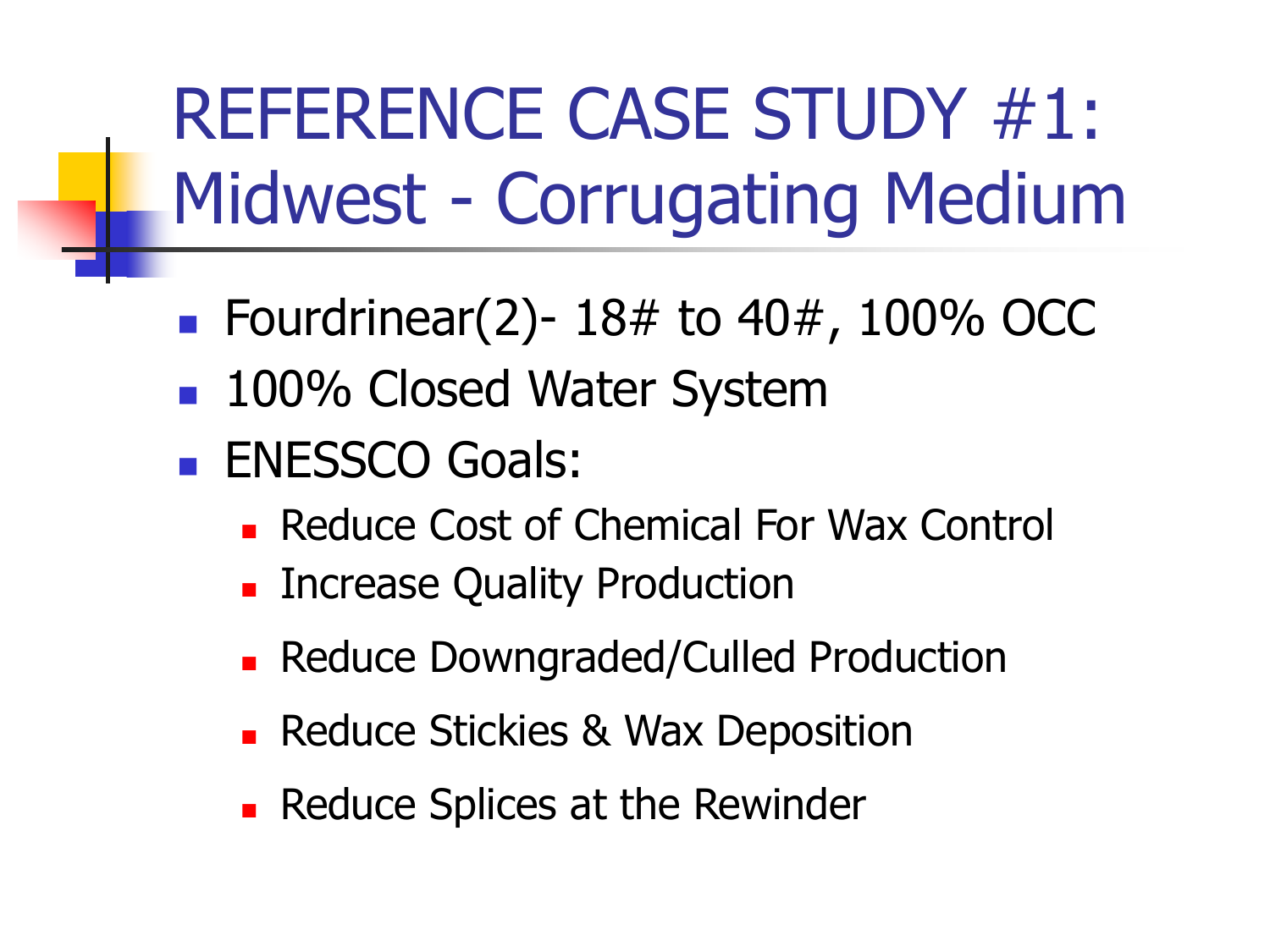# Initial Performance Of ENESSCO Program



 $\blacksquare$  BEFORE  $\blacksquare$  WITH CHEMICAL MODIFICATION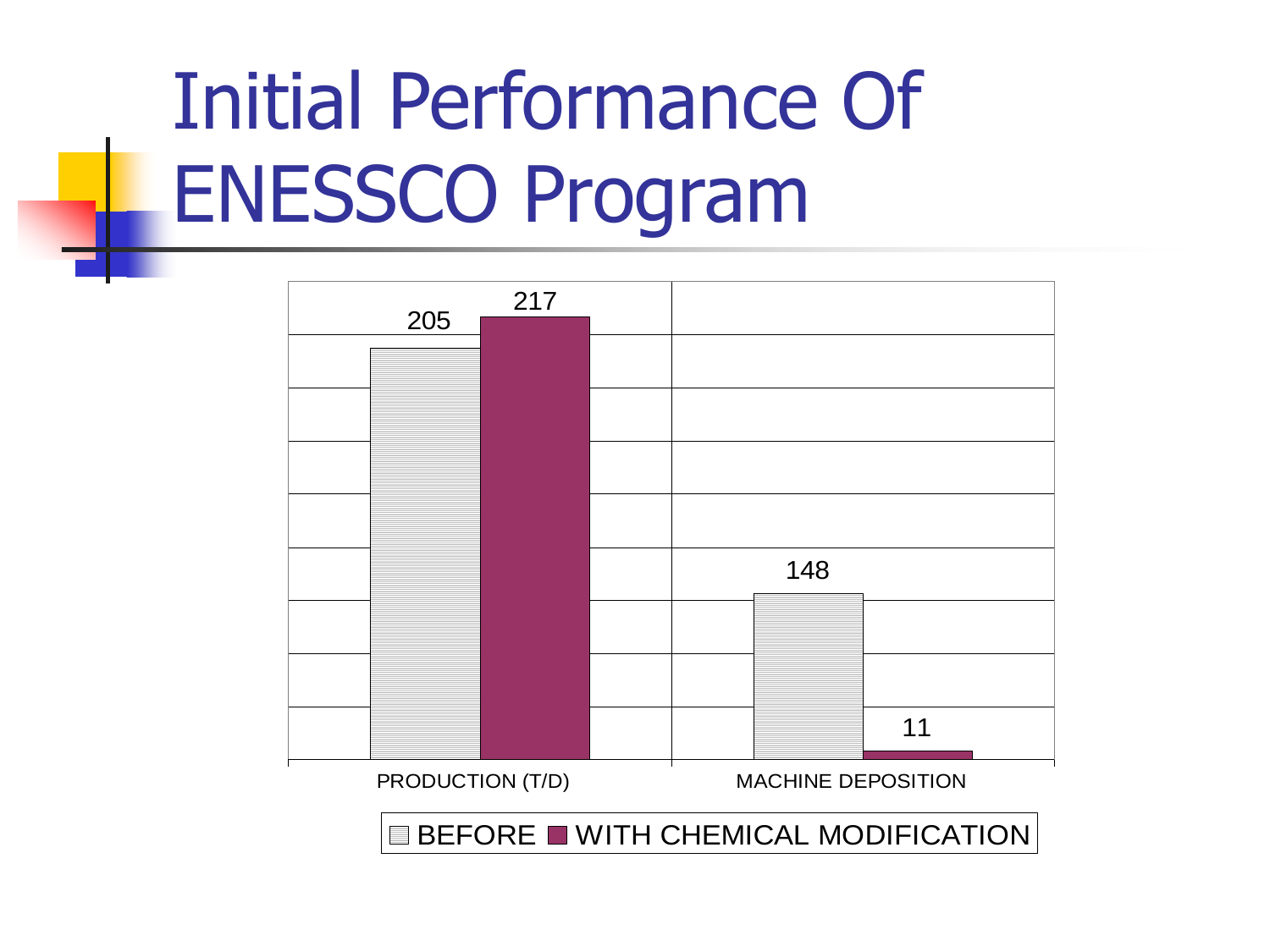## Extended Production Benefits

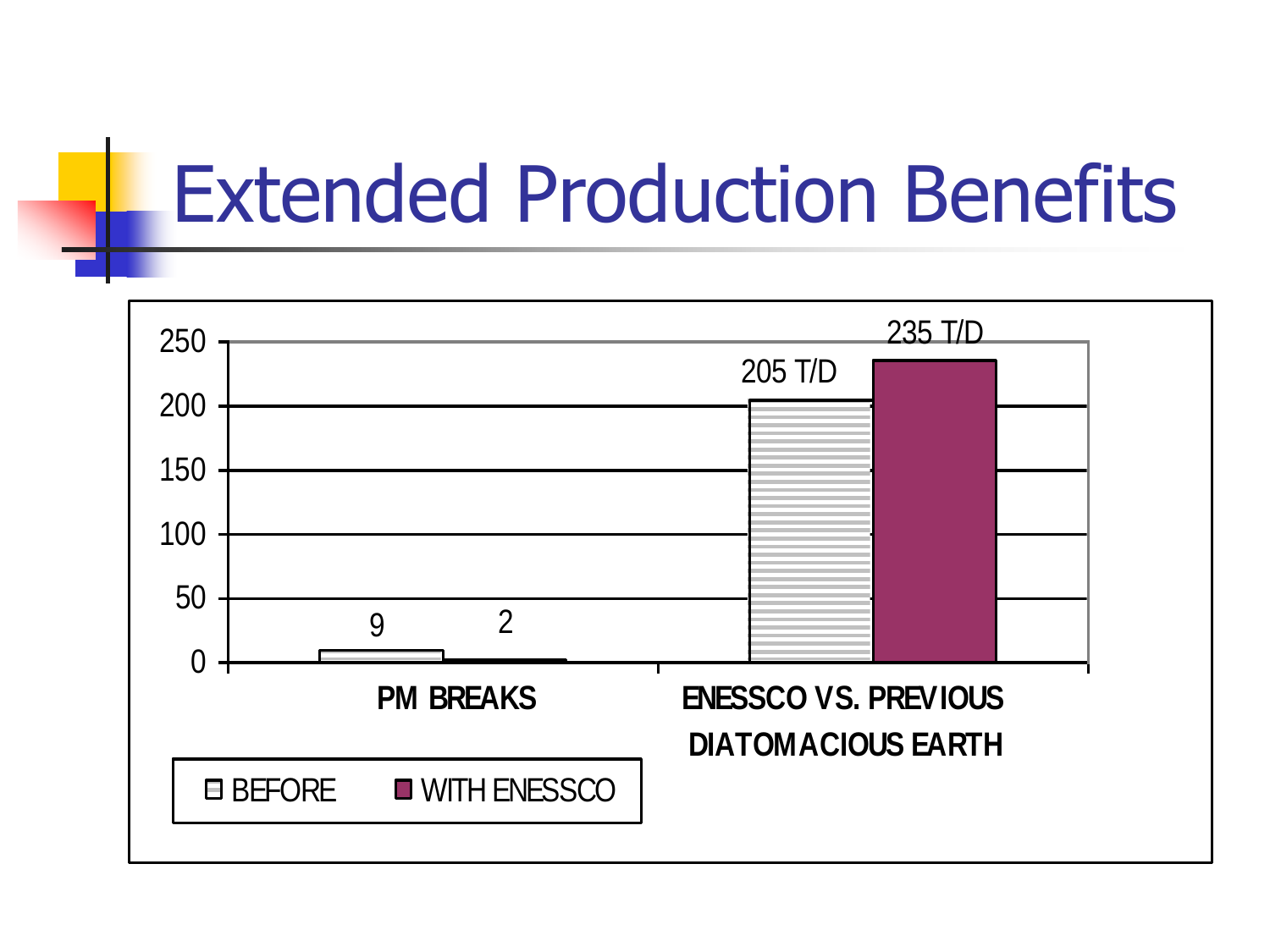# Chemical Comparison

#### Chemical Use Before

- **Defoamer**
- **Felt Wash**
- **Press Roll Treatment**
- **Starch**
- **Diatomaceous Earth**

Chemical Use After Chemical Modification

- **60% Reduction**
- **80% Reduction**
- **Eliminated**
- **50% Reduction**
- **Enessco Cost Lower** than Diatomaceous Earth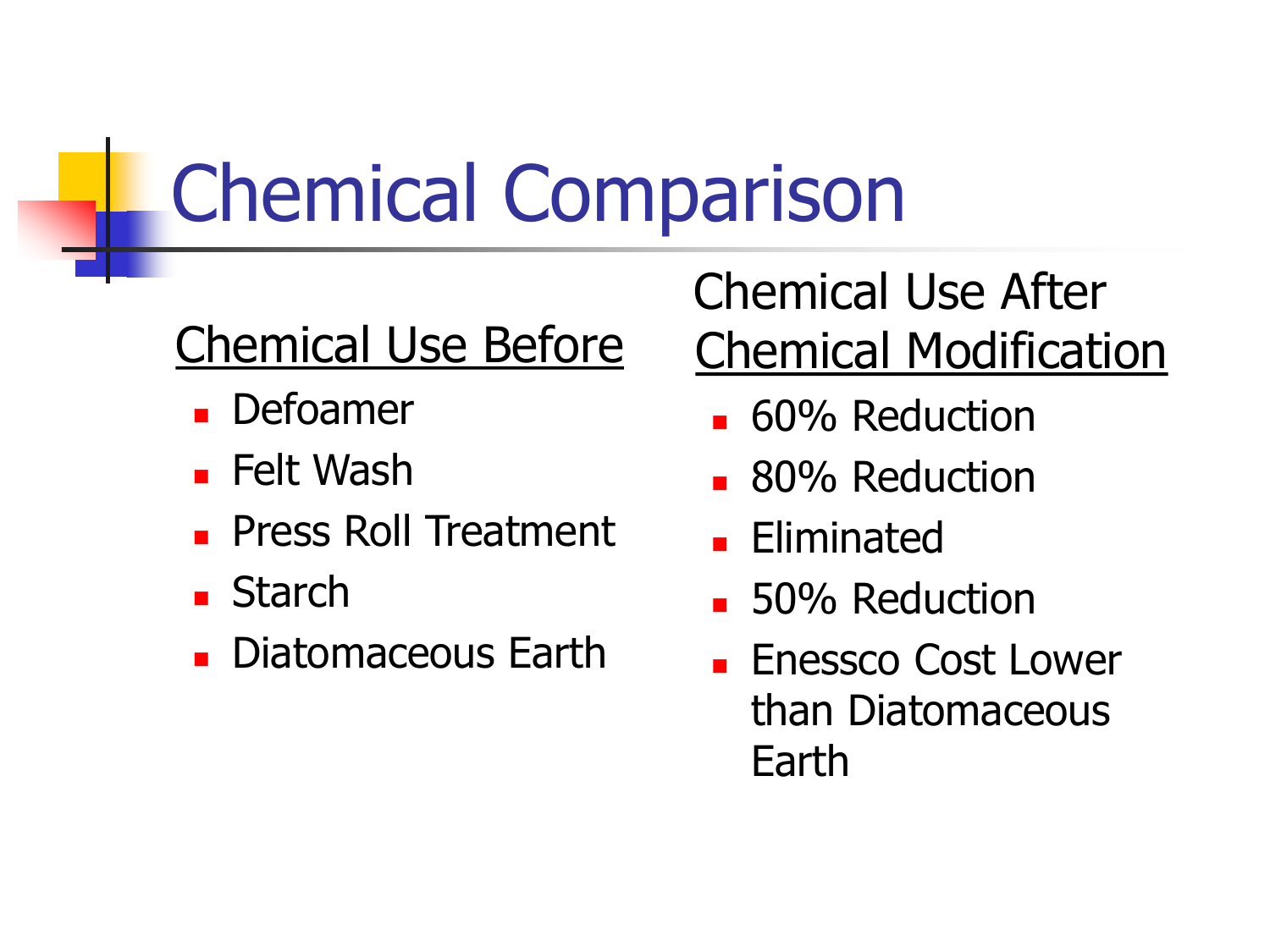Cost Justification of ENESSCO Chemistry

- **Machine Operation** 
	- **6%-8% Production Increase**
	- **90% Lower Culls**
	- **70% Fewer Splices**
	- 90+% Reduced Stickies Deposition
- **Derational Savings** 
	- **Savings of** \$0.80/Treated Ton by replacing DE with Enessco S 1000
	- **Reduction of over \$5.50/Ton of other Specialty Chemicals**
- **Program Justification Easily** EXCEEDS 3 to 1 ROI.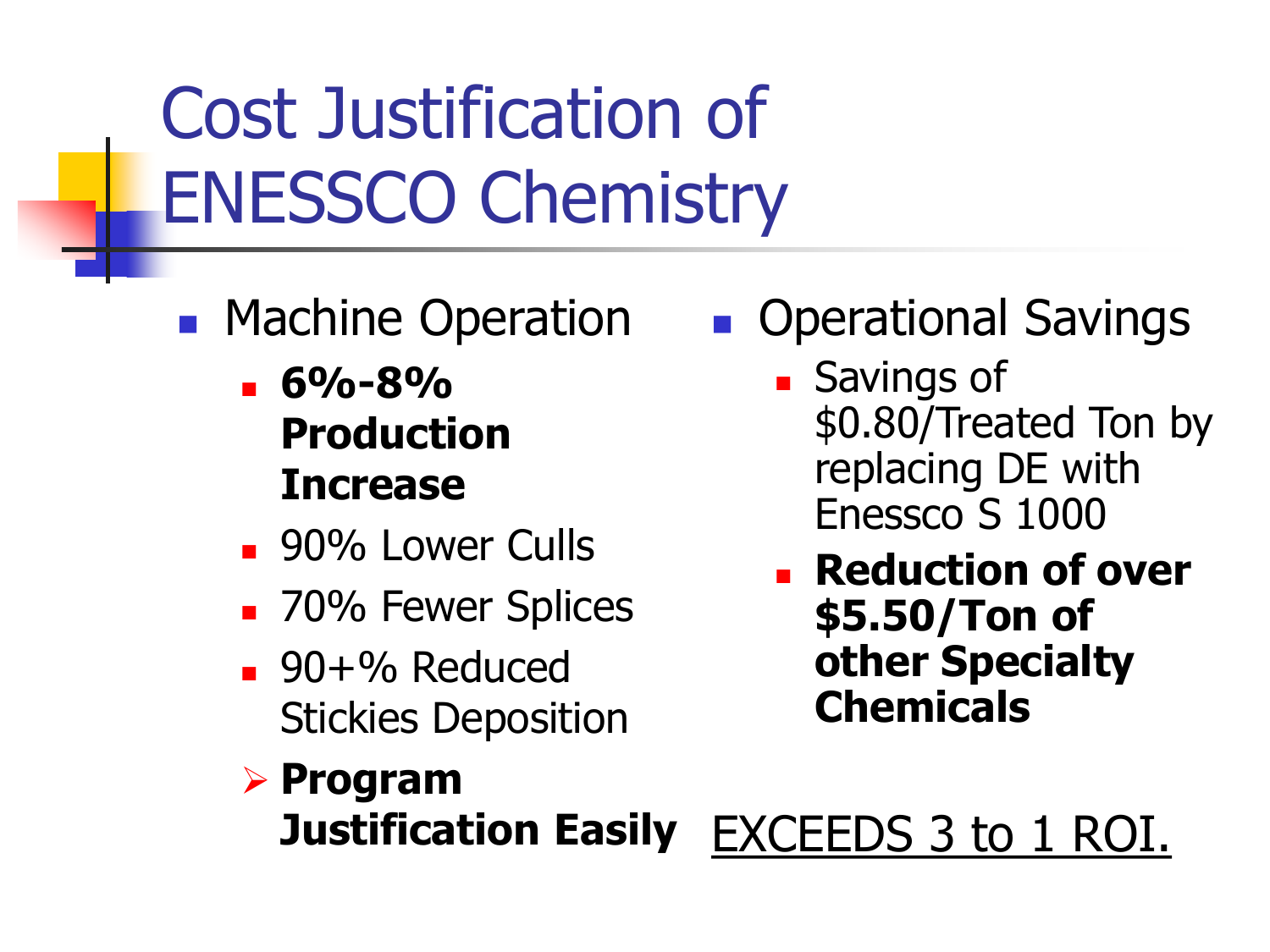REFERENCE CASE STUDY #2: Northeast - Linerboard

- **Fourdrinear- 28# to 42# (100% OCC)**
- Surface Water, Summer- Closed System **ENESSCO Goals:** 
	- **Reduce Stickies/Wax Downgrades & Culls**
	- **Maximize Production by improving Fabric** Performance and Minimizing Dryer **Deposition**
	- Reduce Anti-Skid, < Slide Angle Variation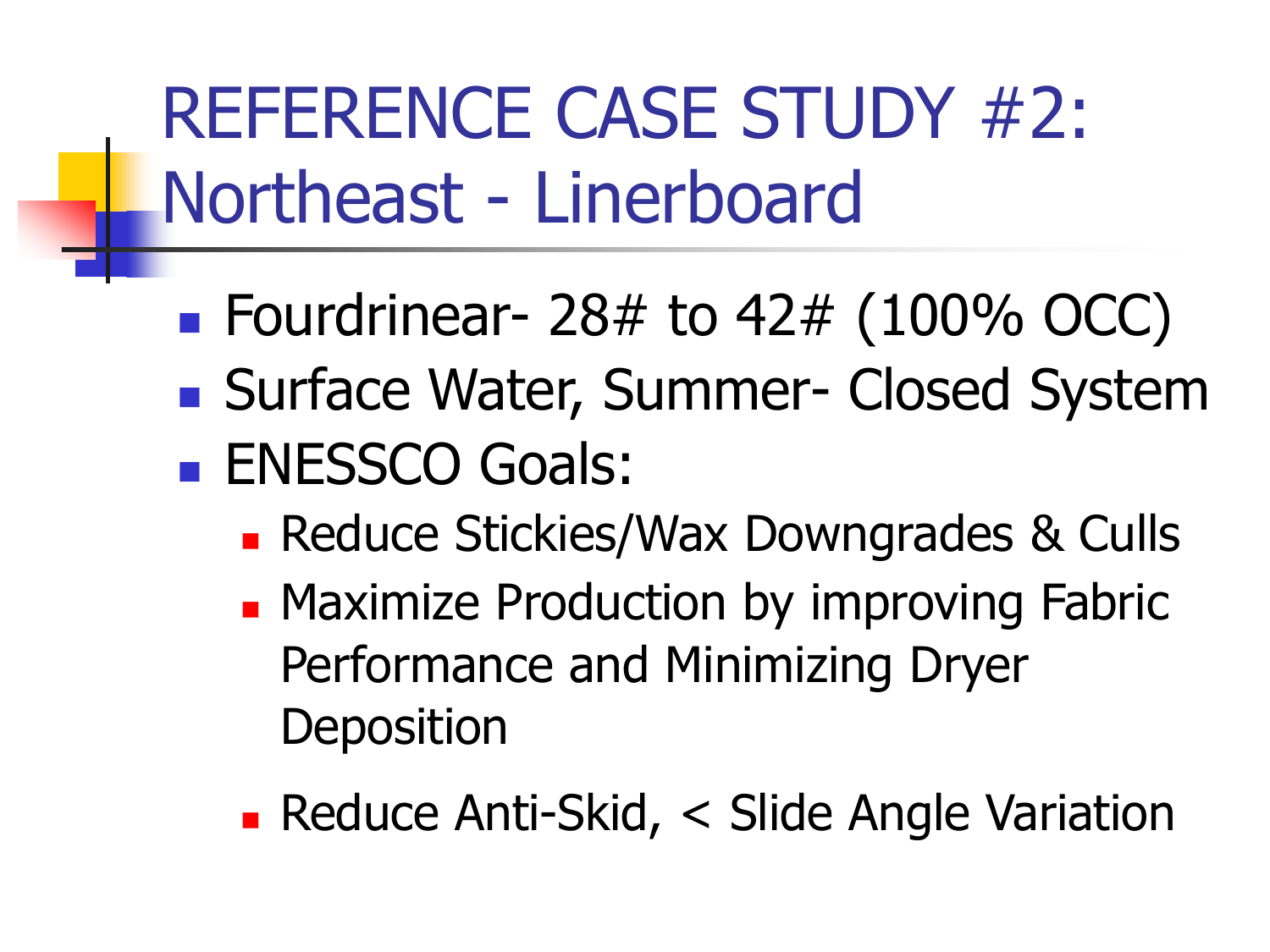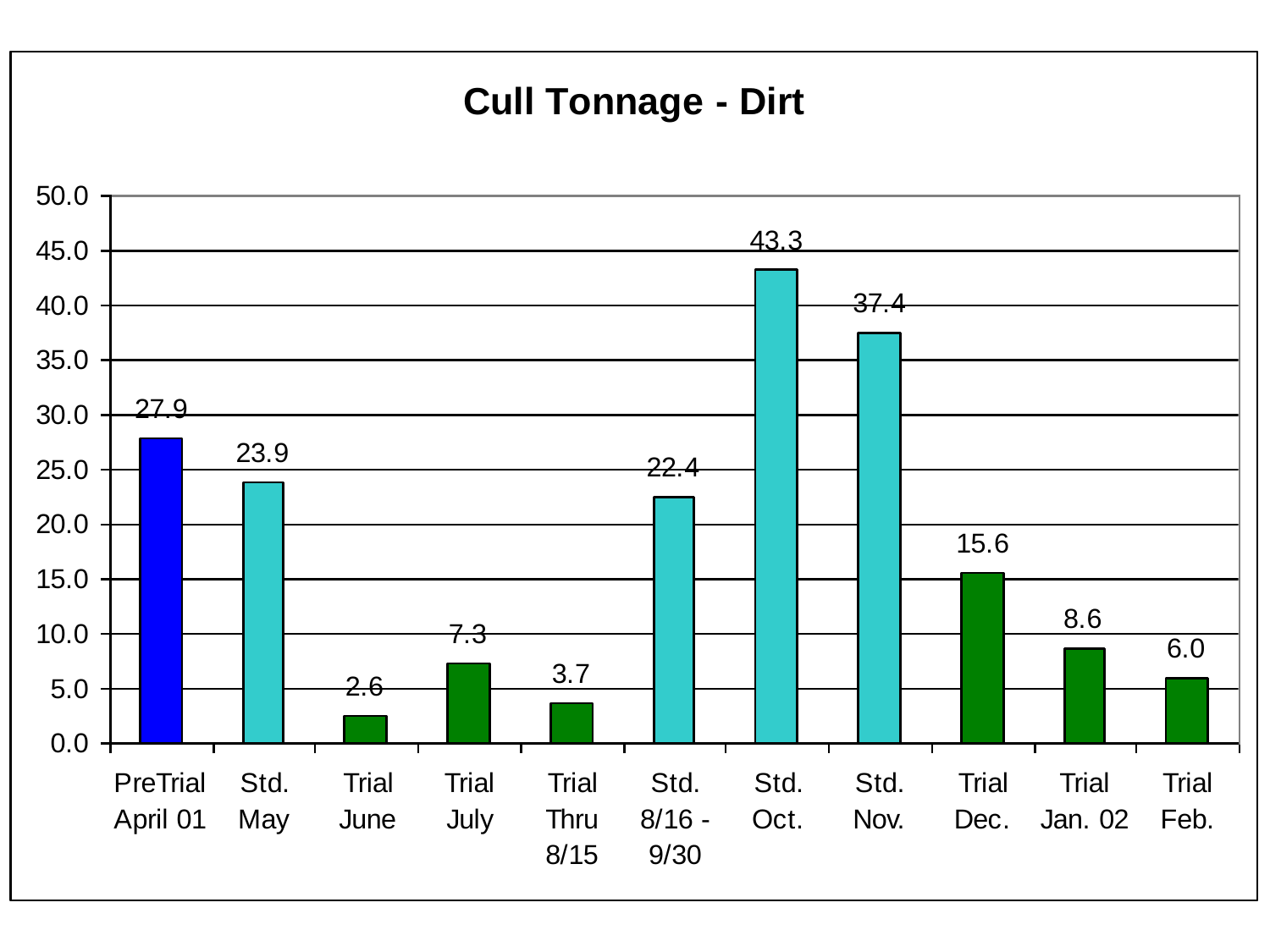#### **Cull Tonnage - Dirt**

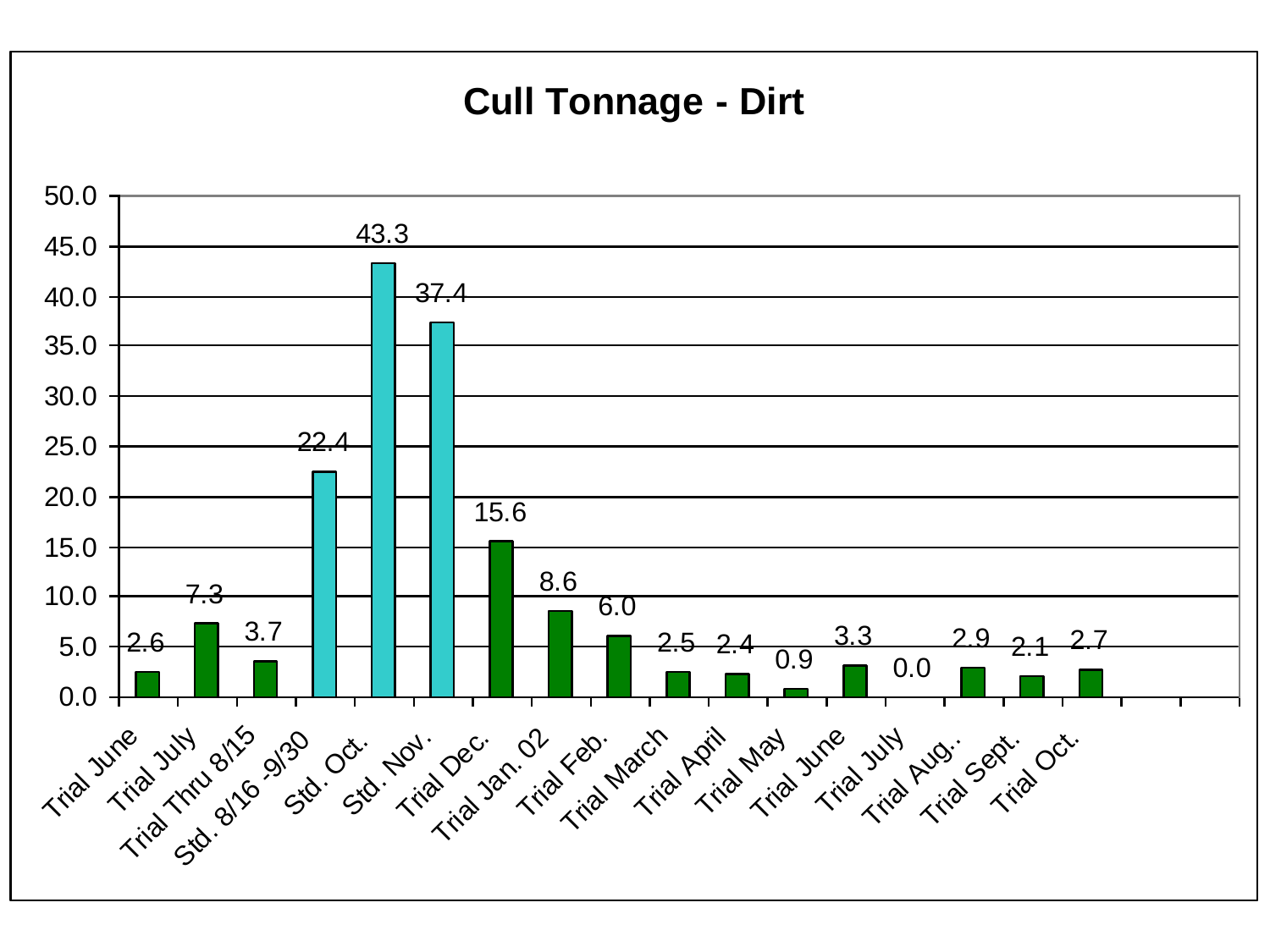#### **PM Tons**

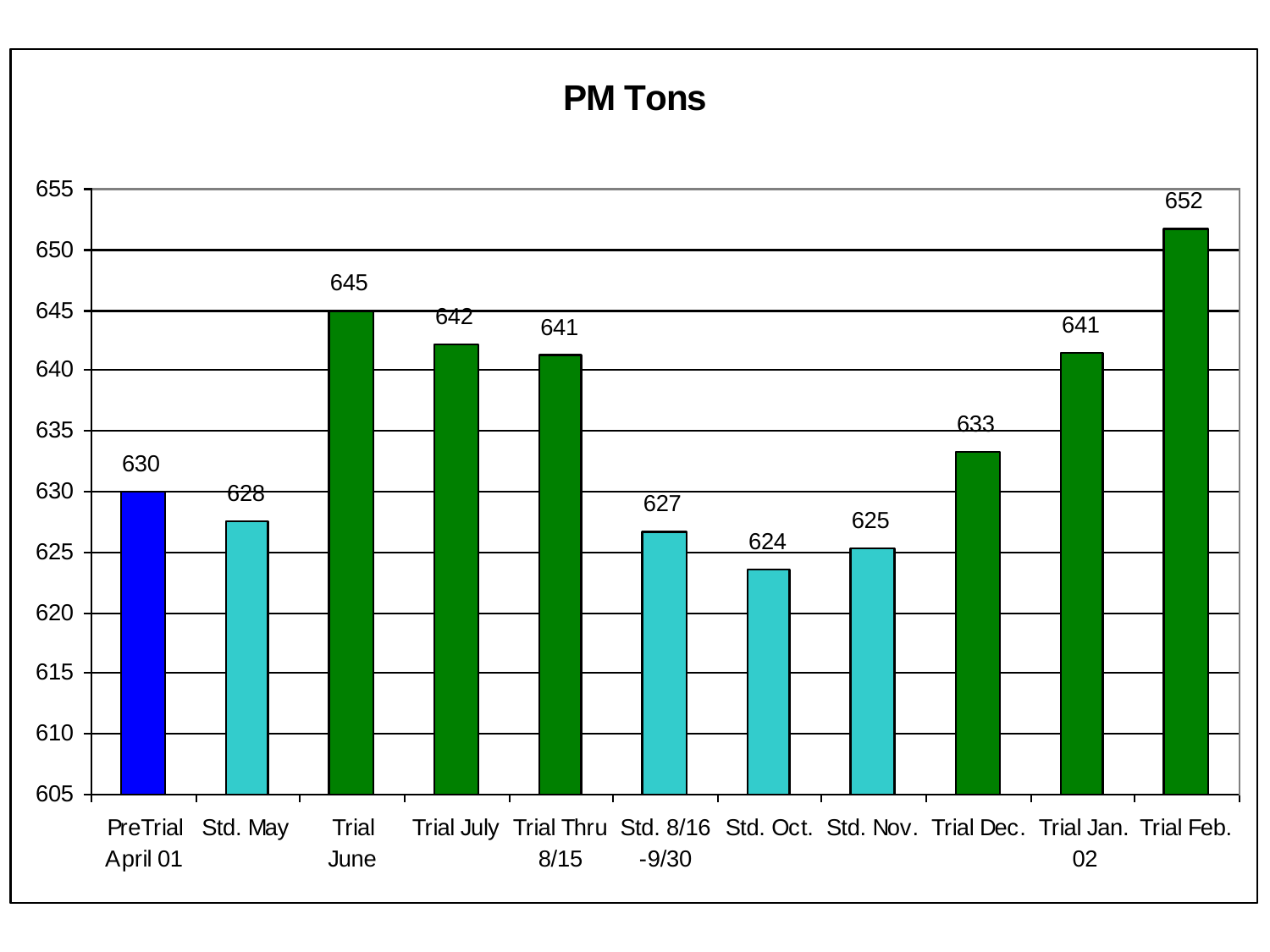#### **PM Tons**

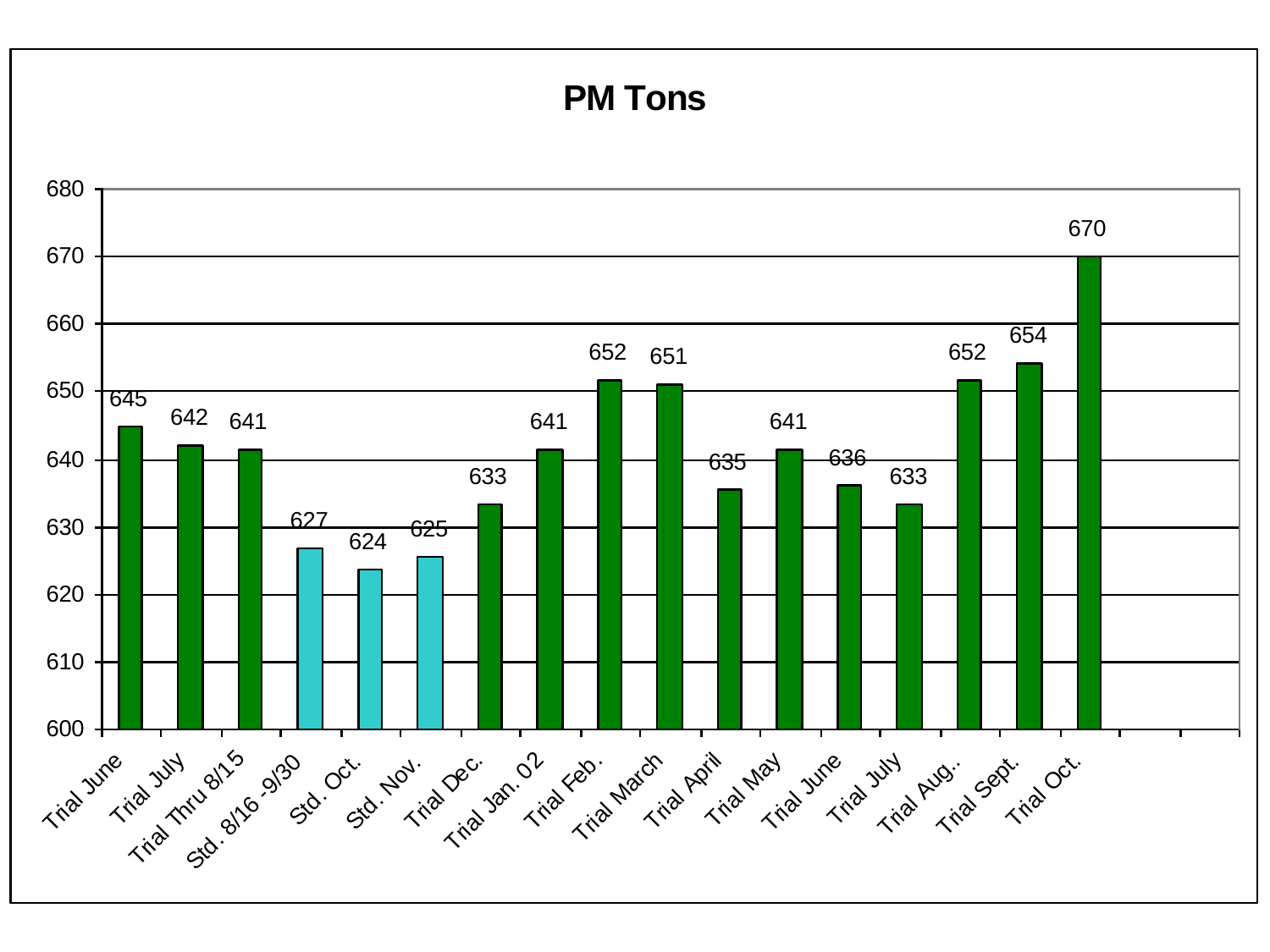#### **First Quality**

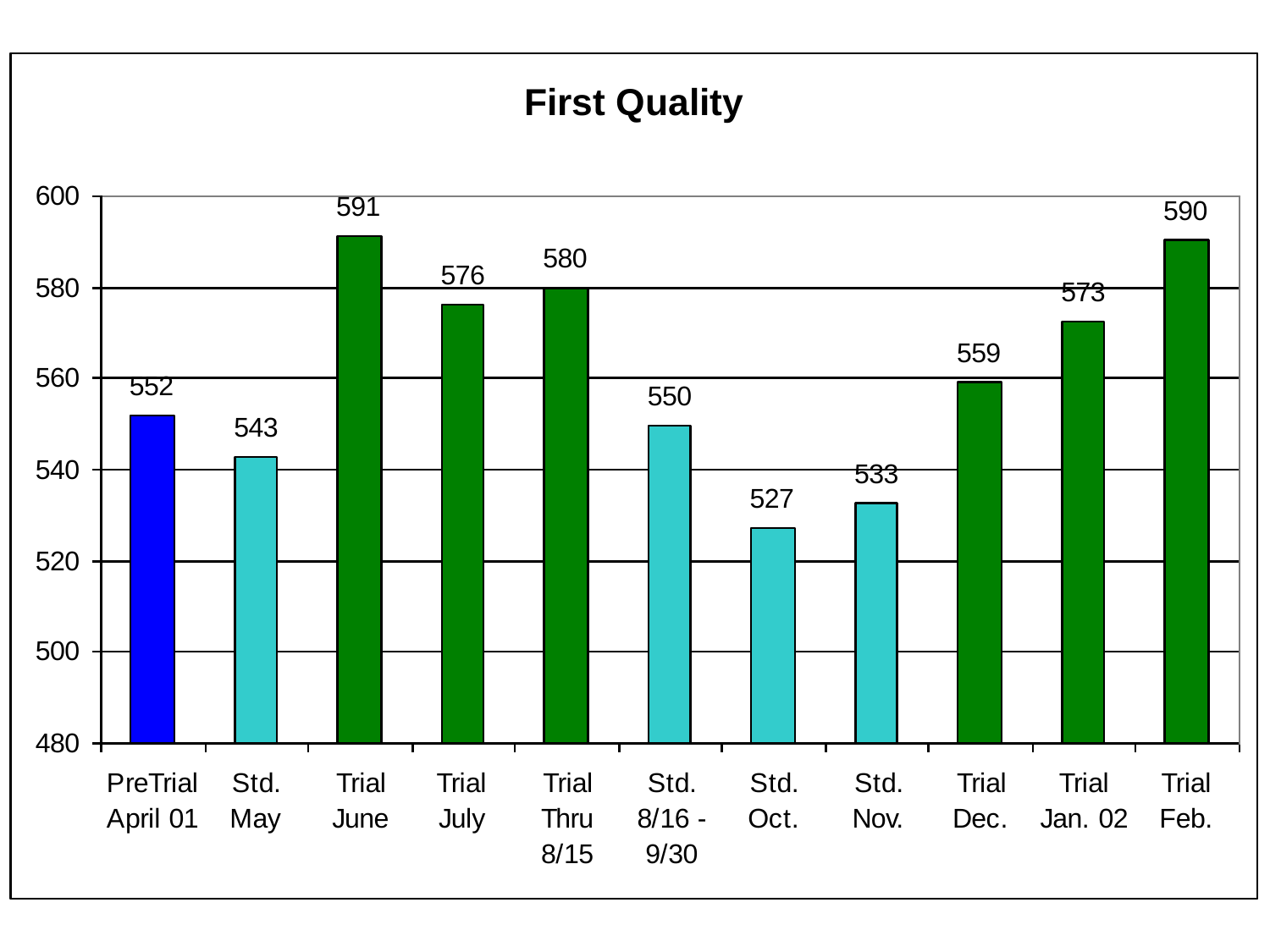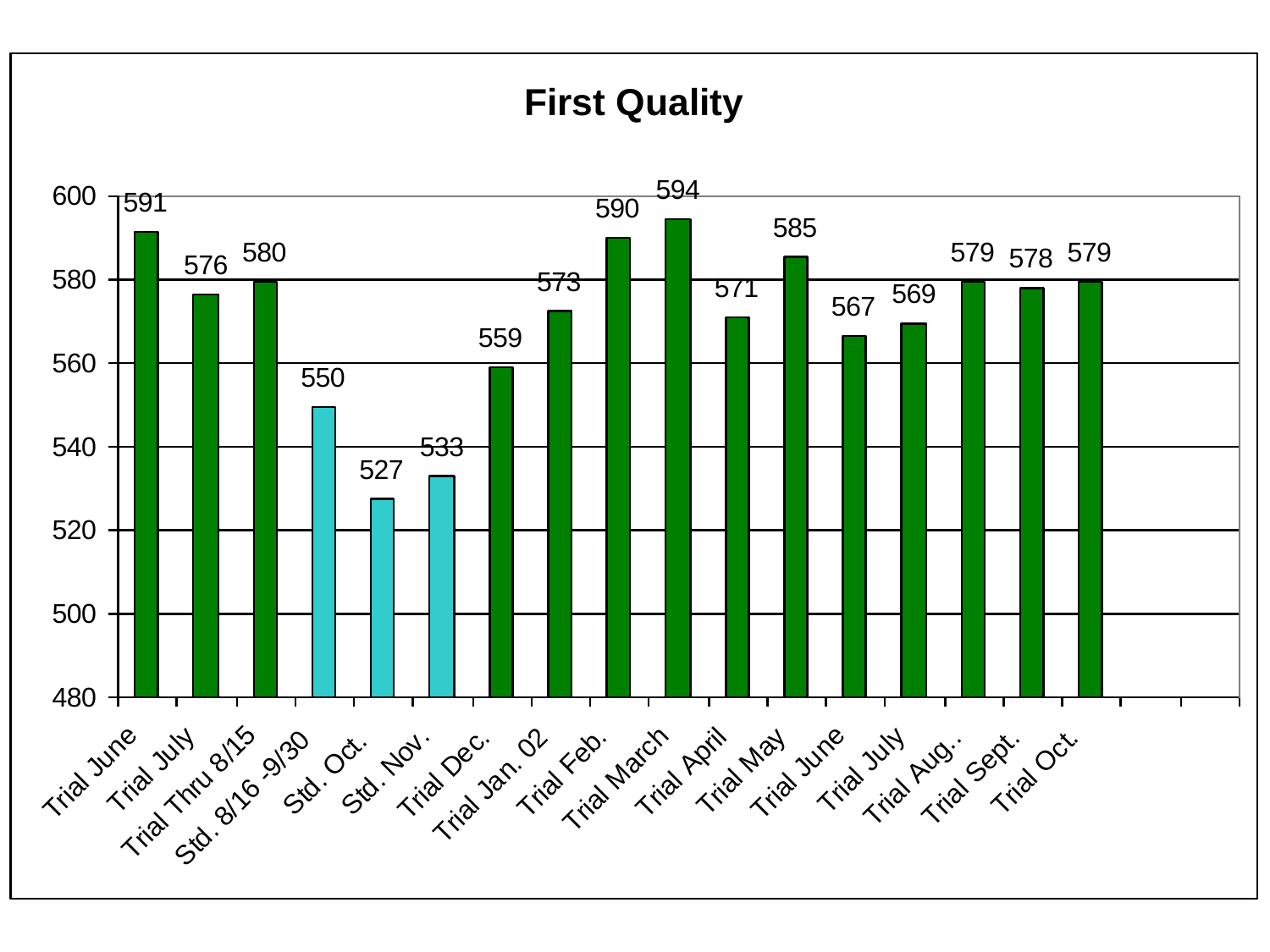#### **Antiskid**

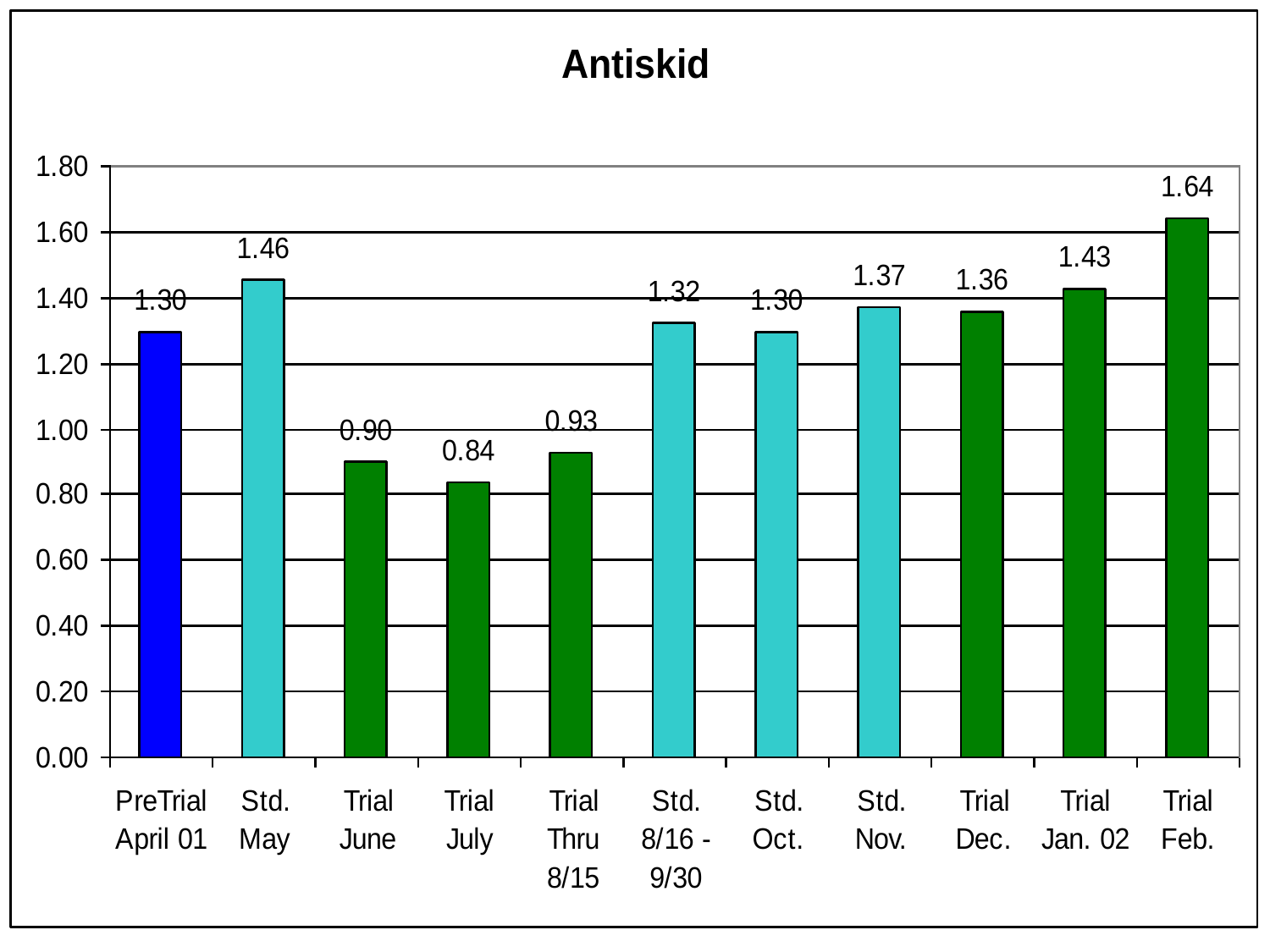#### **Antiskid**

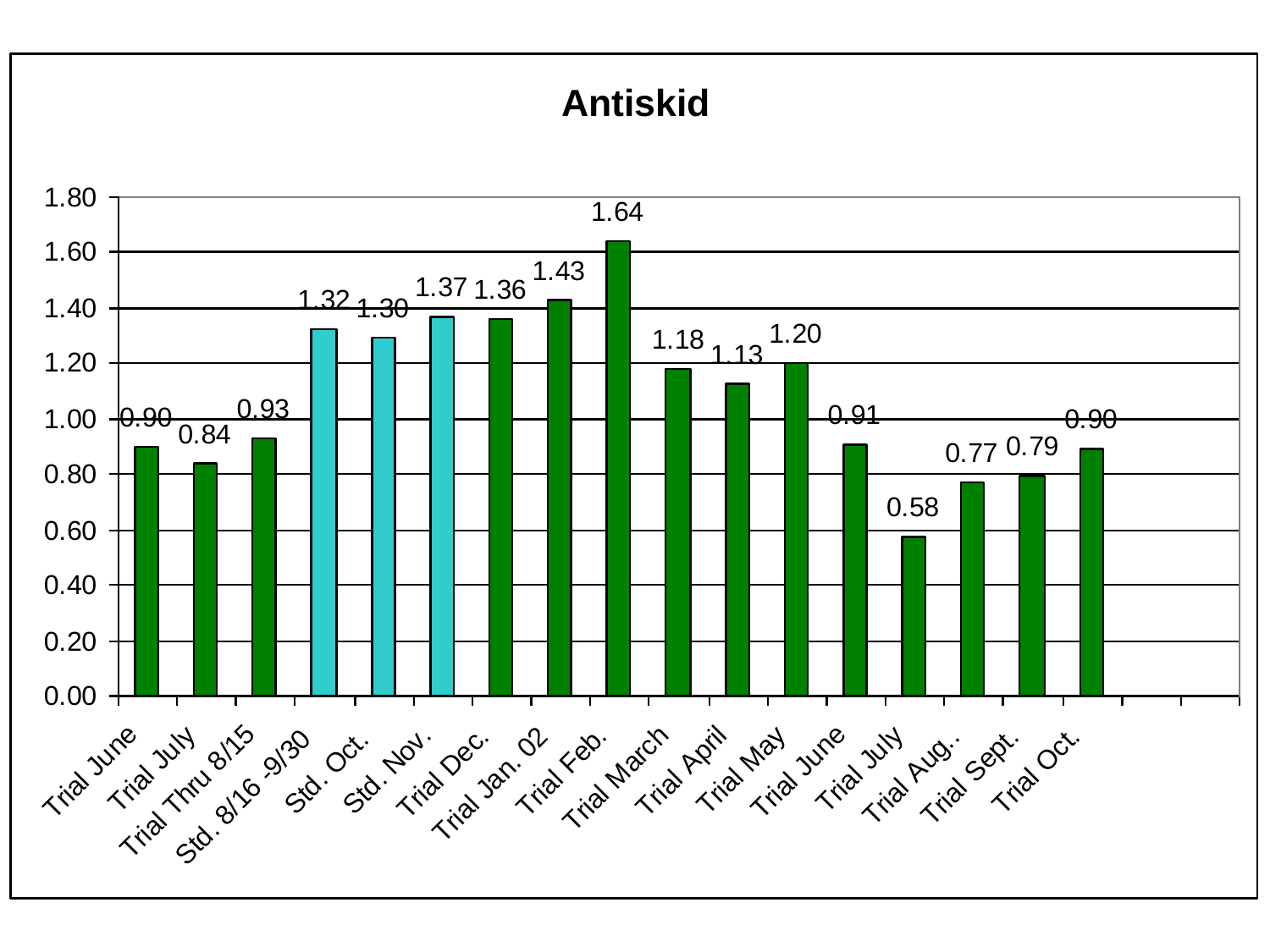## Cost Justification of ENESSCO Chemistry

#### **• Machine Operation**

- **4% Production Increase**
- **8% Increase: First Quality Production**
- **80% Cull Reduction**
- **Maintained Lowest** Grade OCC usage
- **2% Yield Gain**

#### **Program Justification Easily**

#### Operational Benefit

- Improved Strength
- **More uniform sheet** CD profile
- **Improved Press** Section performance
- Improved Dryer Section Performance
- $\blacksquare$  < Antiskid 40%

### EXCEEDS 3 to 1 ROI.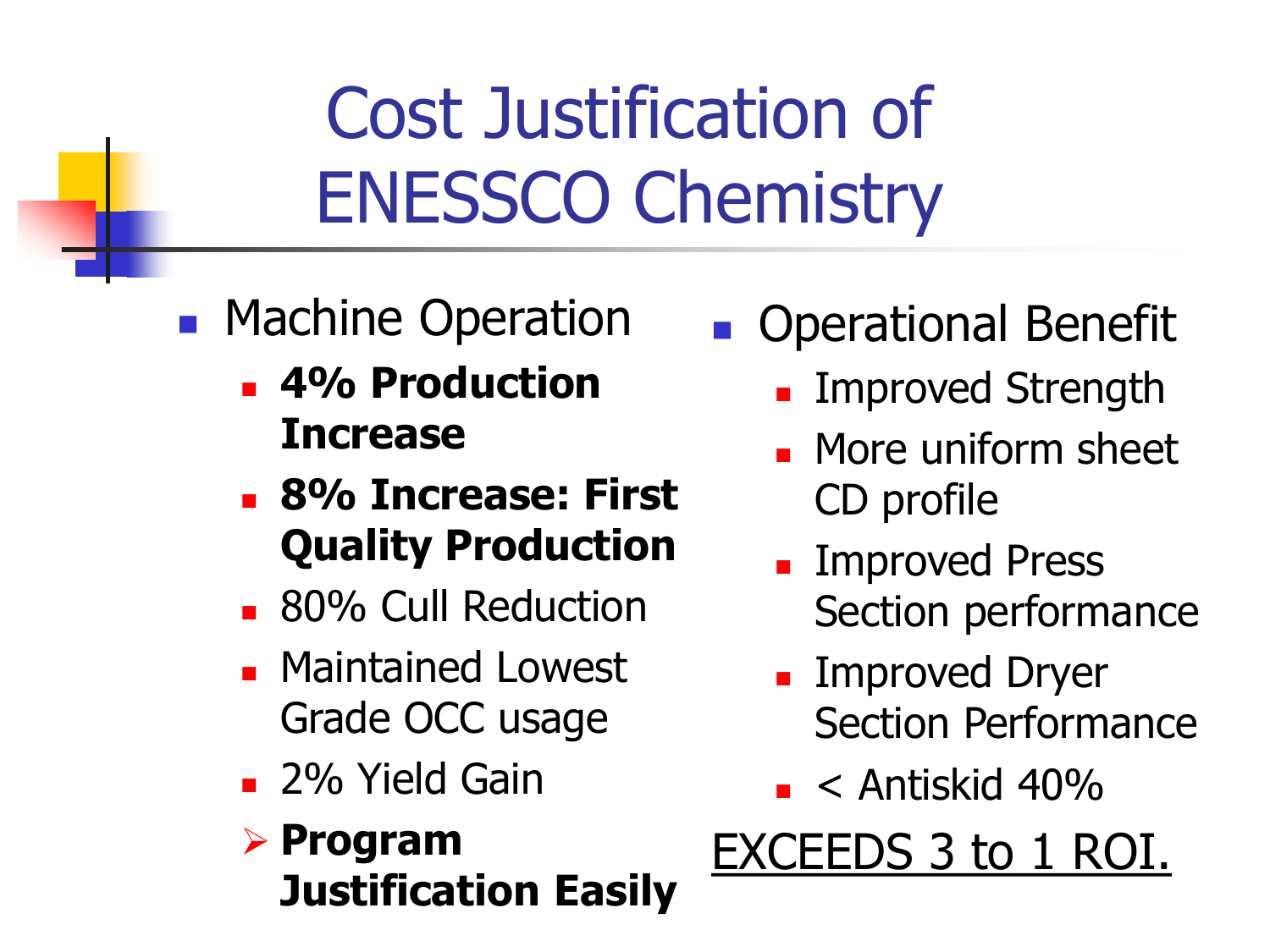# ENESSCO Trial Approach

- System Survey to confirm Enessco S 1000 benefits can be realized.
	- **Sample Final Stage Screening Operations**
	- **Sample Final Stage Lightweight Removal Equip.**
	- **Define Stickies/Wax Operational Issues.**
- **Based on Assessment of Mill Process:** 
	- Initiate Enessco at  $0.80 1.0$  Dry LB/Finish production Ton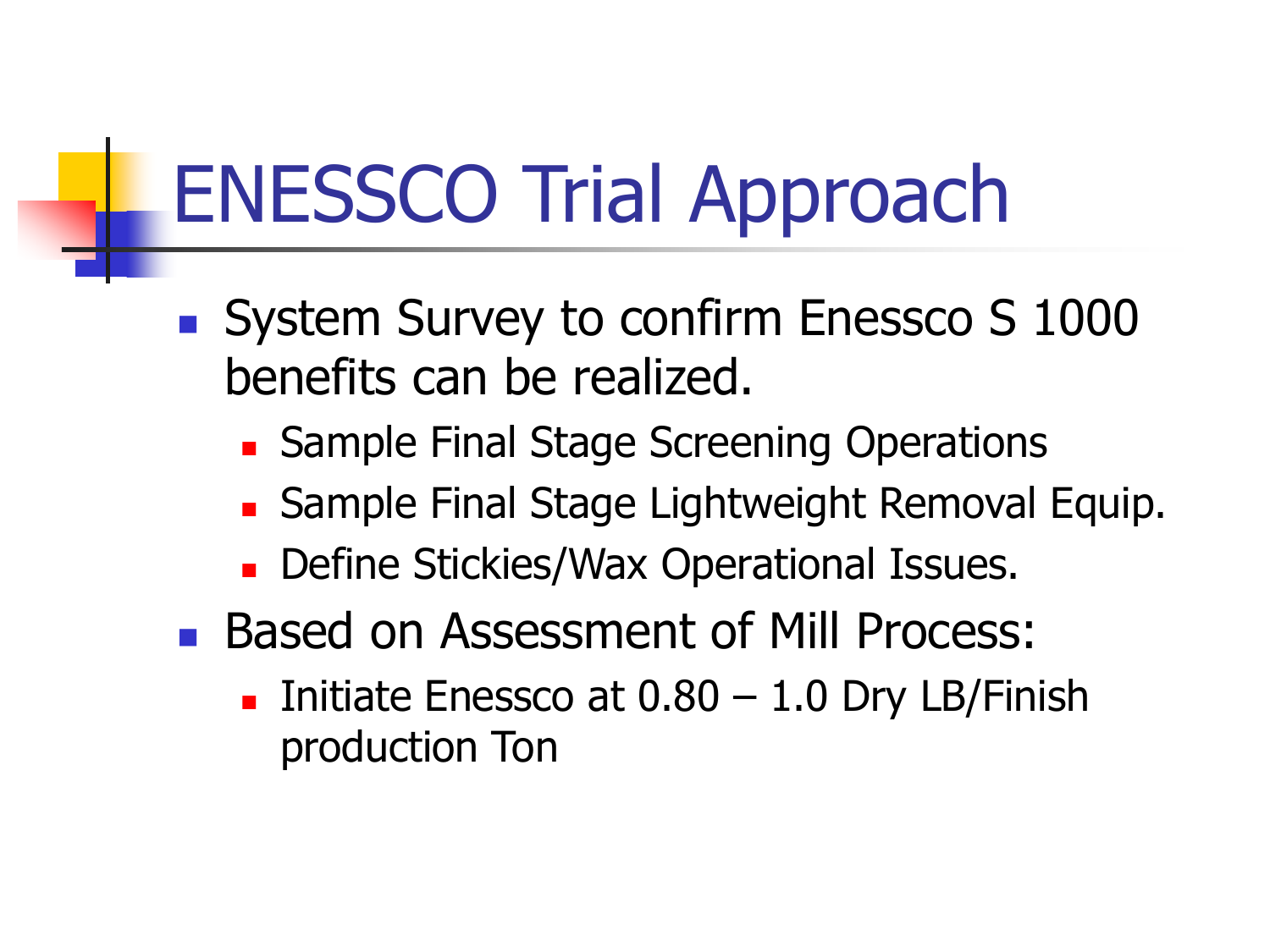# Proposed Trial Approach

### **PHASE #1**

- **1st 2-Week Period**
- **Monitor:**
	- **Screening Efficiency**
	- **Lightweight Cleaners**
	- **Sheet Slide Angle** Improvement
	- **Document Improving** Trends On Machine

### **PHASE #2**

**2nd 2-Week Period**

#### **Monitor:**

- Machine Speeds
- Incremental Production
- Reduction Downgrades & Culls; < Dirt Count
- Sheet Strength
- Other Chemical Use
- Document ROI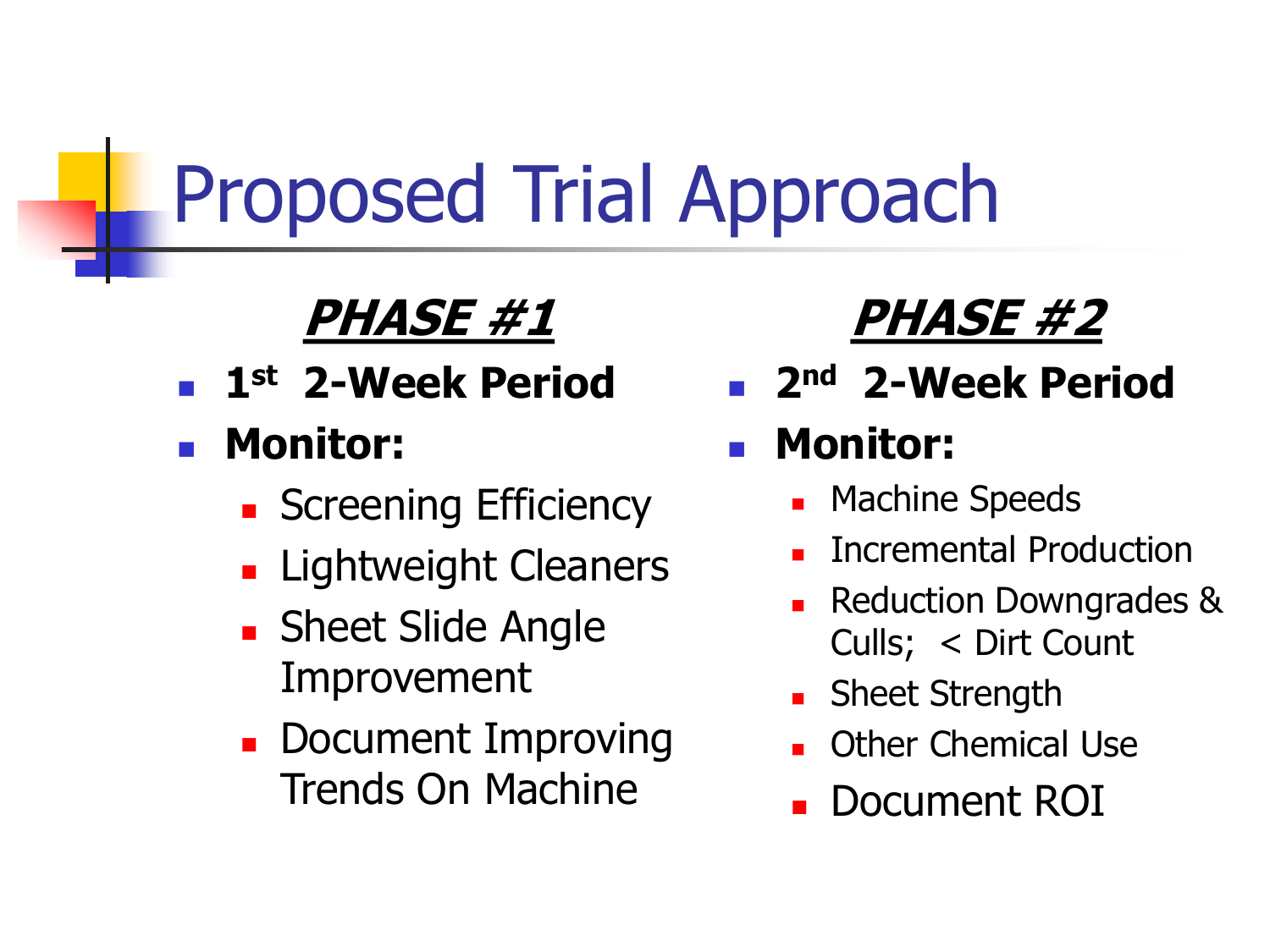# Anticipated ENESSCO Benefits

#### **PHASE #1**

#### **Benefits:**

- **Screening Rejects** Removal Improved  $2 x$
- **Lightweight Cleaner** Rejects Removal Improved 3-6 x
- **Sheet Slide Angle** Improvement …….. 20-50% Improvement

### **PHASE #2**

#### **Benefits:**

- Production
	- $85+% <$  Culled Rolls
	- 2-4% Increased T/D
- **Increased Strength**
- Chemical Savings
	- $\blacksquare$  Antiskid(30+%), Defoamer(20%) Polymer, Strength, Felt Wash, Cleaning Chem.
- **Steam Savings**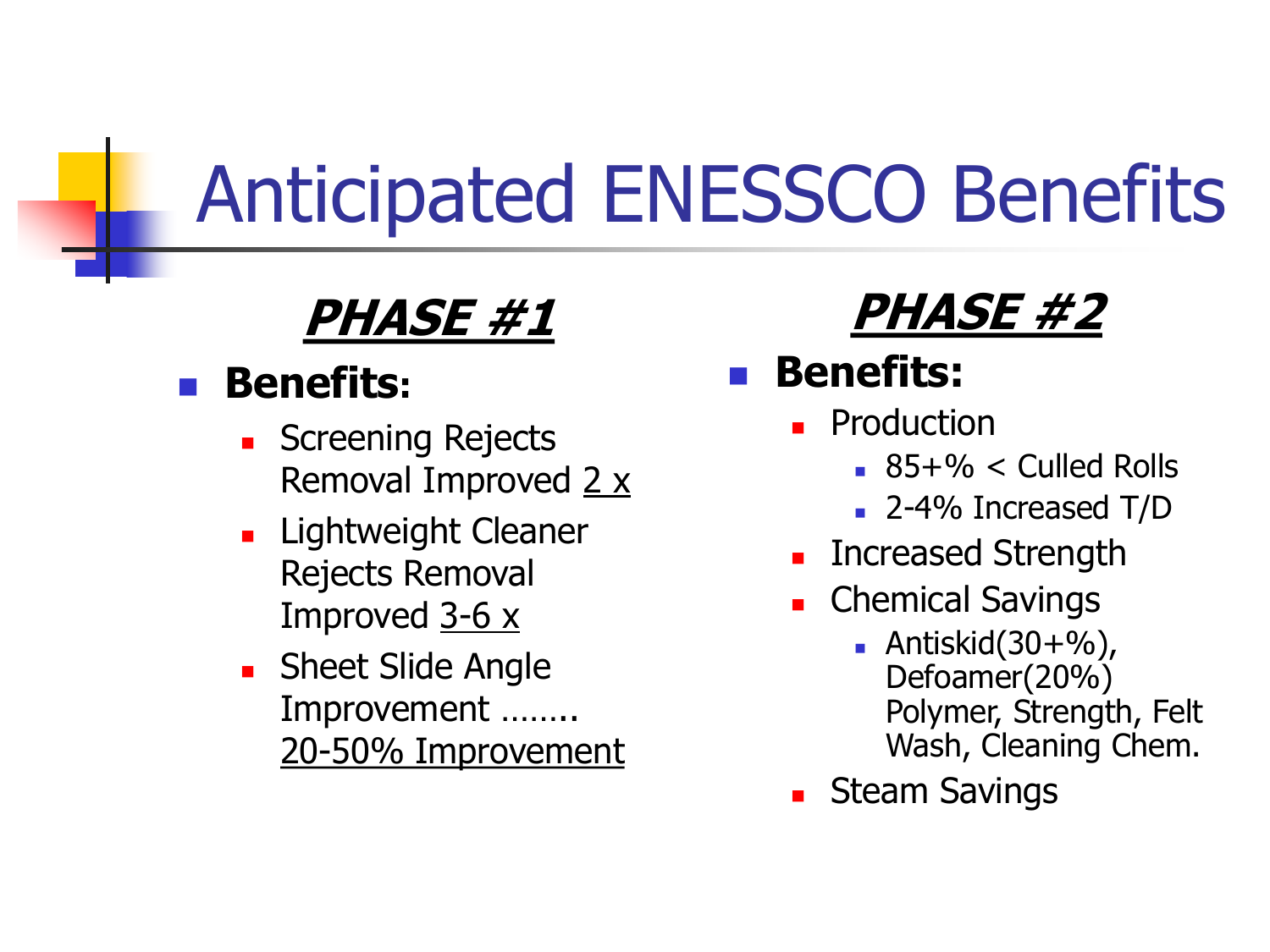# CLOSING

- **ENESSCO Chemical Modification** Technology Keeps Stickies & Wax Large For Superior Removal Efficiencies.
- **The Value of "More Virgin Like"** Recycled Fiber is extensive.
- **Mill's Concentrate on Maximizing** Profitability, Not Contaminants.